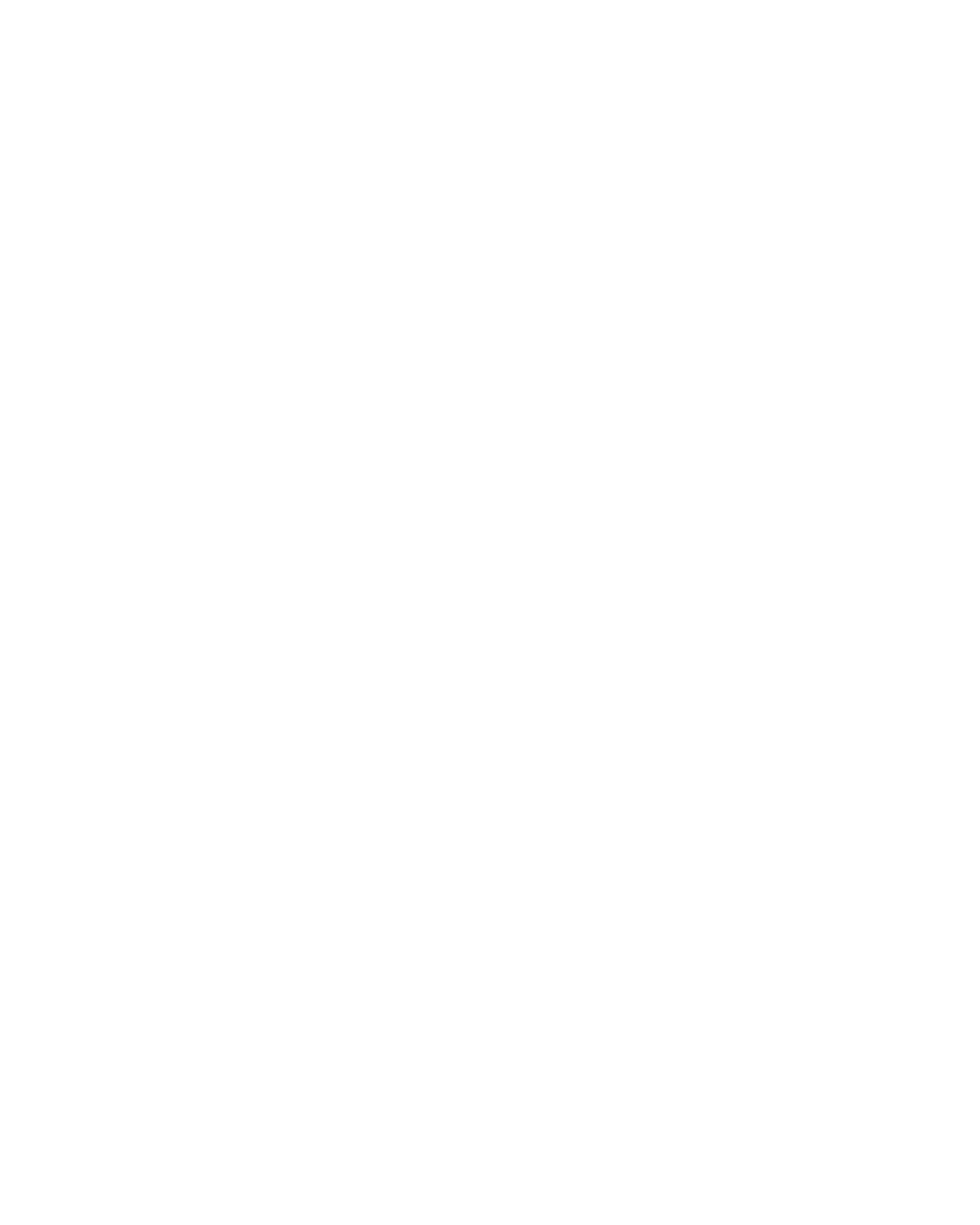

# **Inclusive Capitalism for the American Workforce**

Reaping the Rewards of Economic Growth through Broad-based Employee Ownership and Profit Sharing

Richard B. Freeman, Joseph R. Blasi, and Douglas L. Kruse March 2011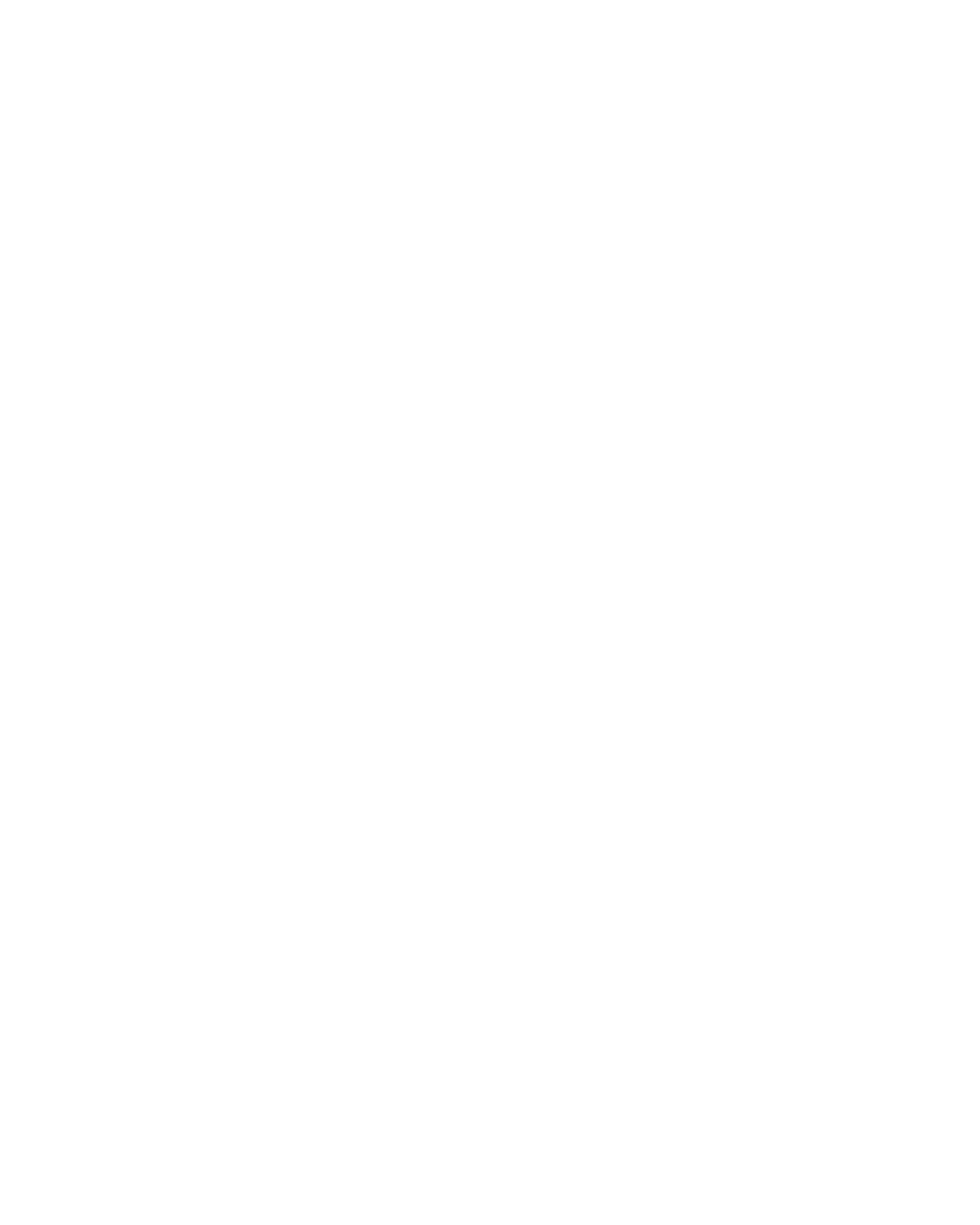# Contents

### **[Introduction and summary](#page-6-0)**

#### **[The problem and the reform](#page-10-0)**

- [The problem](#page-10-0)
- [The reform](#page-12-0)
- [The tax consequences](#page-16-0)

#### **[The consequences of our reform](#page-20-0)**

- [Broad-based incentive systems work](#page-20-0)
- [Narrow incentive pay systems don't work](#page-23-0)

#### **[The implications of reform](#page-27-0)**

- [Taxes](#page-27-0)
- [Company responses](#page-28-0)
- [Worker responses and risk](#page-31-0)

#### **[Conclusion](#page-33-0)**

- **[Endnotes](#page-34-0)**
- **[About the authors](#page-37-0) and a[cknowledgements](#page-37-0)**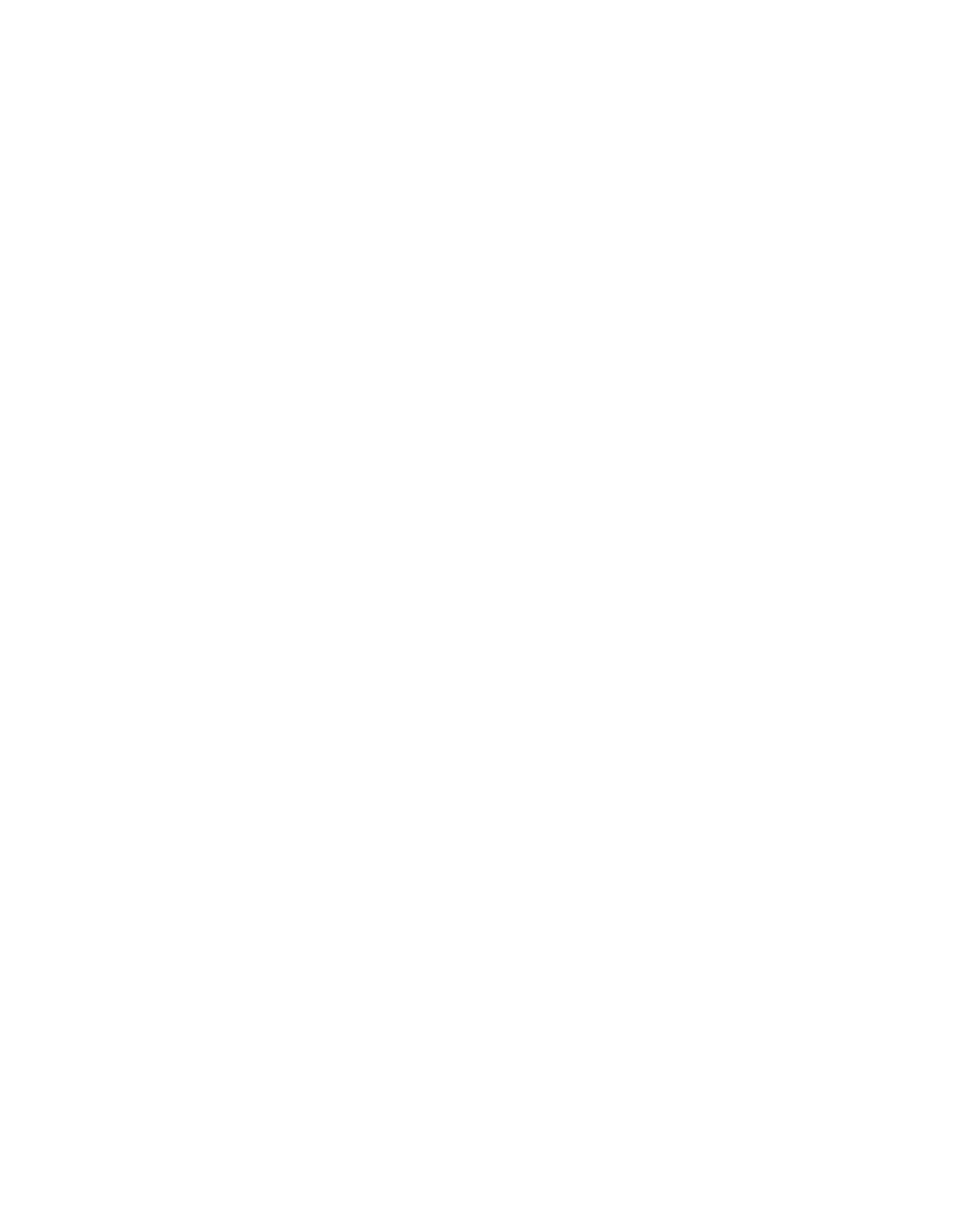### <span id="page-6-0"></span>Introduction and summary

The American model of capitalism needs major institutional reforms to regain its economic health and do what it has failed to do for the past three to four decades—ensure that the benefits of economic progress reach the bulk of our citizens. Well before the recent housing and financial crises, the Great Recession of 2007-2009, and the ensuing jobless recovery, the U.S. economy was not delivering the benefits of sustained economic growth to the vast bulk of workers.

From the mid-1970s through the 2000s the earnings of most American workers increased more slowly than the rate of productivity growth. Real median earnings barely rose even as gross domestic product per employed worker grew substantially.<sup>1</sup> This contrasts with the nearly equal rates of real earnings growth and productivity growth from the turn of the 20th century through the early 1970s, which created a large prosperous middle class.

The disconnect between economic growth and earnings growth over the past four decades results today in the United States having an extremely high level of economic disparity. In 2008 the level of income inequality was higher in our nation than in any other advanced industrial democracy in the Organisation for Economic Cooperation and Development. Among the 135 countries with measured levels of inequality, our nation ranks 41st highest in inequality, with greater inequality than in over half of low-income developing countries, including China, where a large part of the population remain poor peasant farmers.<sup>2</sup>

The recent housing and financial crises, the ensuing recession, and the current jobless economic recovery exacerbate these long-term trends. Indeed, despair about the direction of the economy is overwhelming earlier hopes that the recent economic turmoil was a temporary breakdown from which our country would rapidly recover. The reason why most Americans have a pessimistic view about our economic future is clear. High unemployment will likely last through the end of the decade, which will depress wage growth for most workers and together with unemployment add to economic disparity.3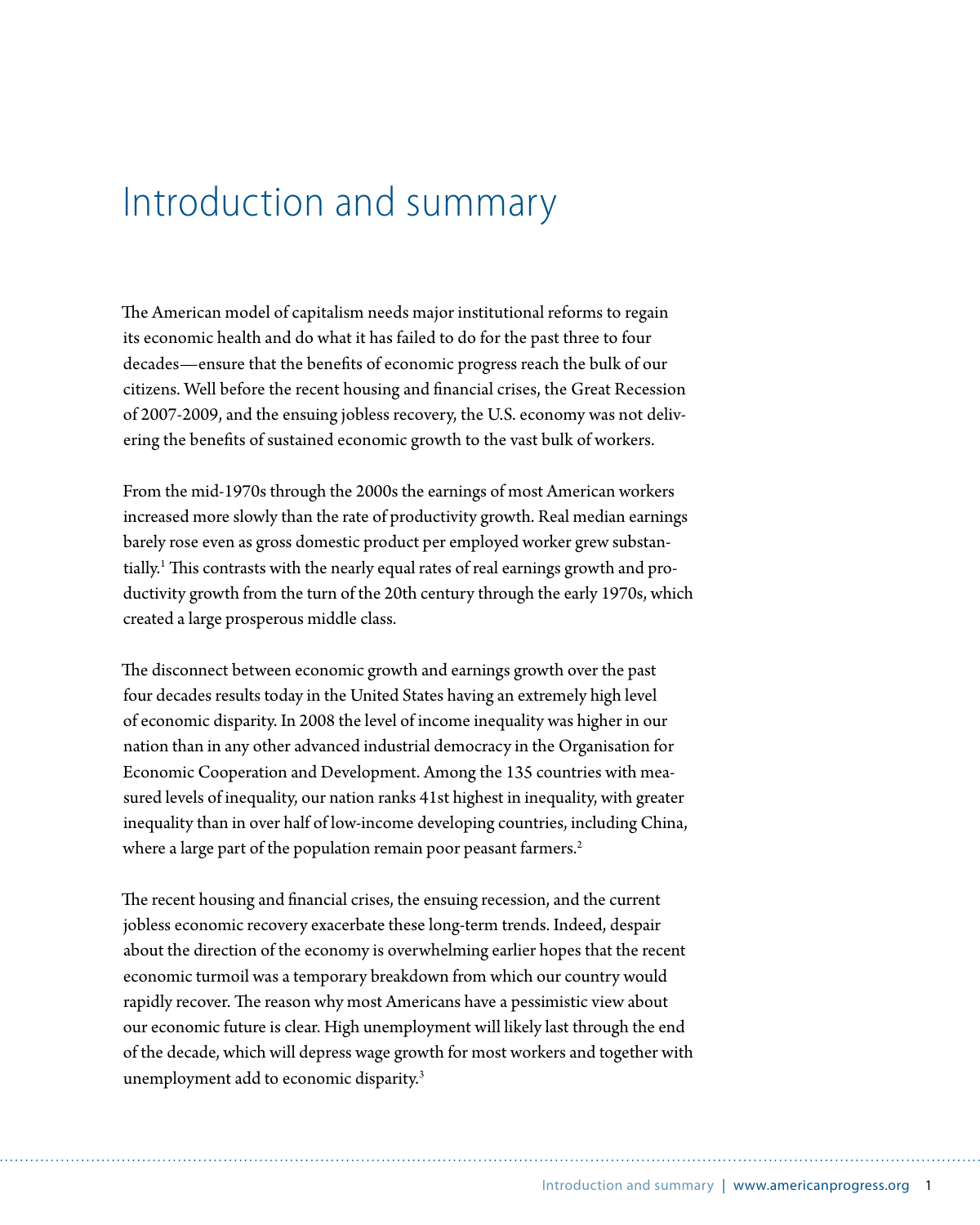Even if U.S. macroeconomic policies somehow restore employment and economic growth in the next few years to the rates that preceded the implosion of Wall Street, few Americans would find satisfactory another decade in which economic growth benefited only a small proportion of Americans. But it is hard to envisage the economy attaining a sustainable growth path if most workers continue to be excluded from the benefits of growth as they have been in recent years. Flat to falling wages in real terms means less money spent in our economy by the vast majority of our workers.

So what can be done to reverse the economic disparity in our nation and restore prosperity for all? This paper lays out a policy reform that will help restore the link between economic growth and the earnings of workers so that the recovery re-establishes a prosperous middle class. The reform encourages firms to develop broad-based incentive compensation systems that link employee earnings to the performance of the firm. This reform would give employees access to the capitalrelated earnings of their companies comparable to that of the senior executives who run these firms.

Some of the country's leading firms, such as Wegmans Food Markets, Inc., one of the nation's top grocery chains, and technology giants Cisco Systems Inc. and Google Inc., among others, boast incentive compensation systems that our policy seeks to encourage alongside a track record of successful business performance that benefits both workers and firms. For these and other firms that practice an inclusive form of capitalism, broad-based wealth creation and business success go hand in hand, but most firms limit pay for performance to a small number of high earners or have no access to meaningful incentive pay systems at all.

Our proposal is designed to encourage the senior executives and board members of firms that do not have inclusive incentive compensation systems to adopt such systems for the good of their employees, their companies, and the broader economy. To the extent that broad-based incentive compensation systems affect these firms as they do the firms that already use such systems, it is likely that productivity will rise as well, increasing output as well as spreading the rewards of growth to more workers.

In the pages that follow, we first lay out the deep-seated problem facing our nation—the stagnation of wages for most workers over the past 30 or so years despite increases in output per worker, and the substantial growth in capital-based earnings that went to a small group at the top of the earnings distribution. We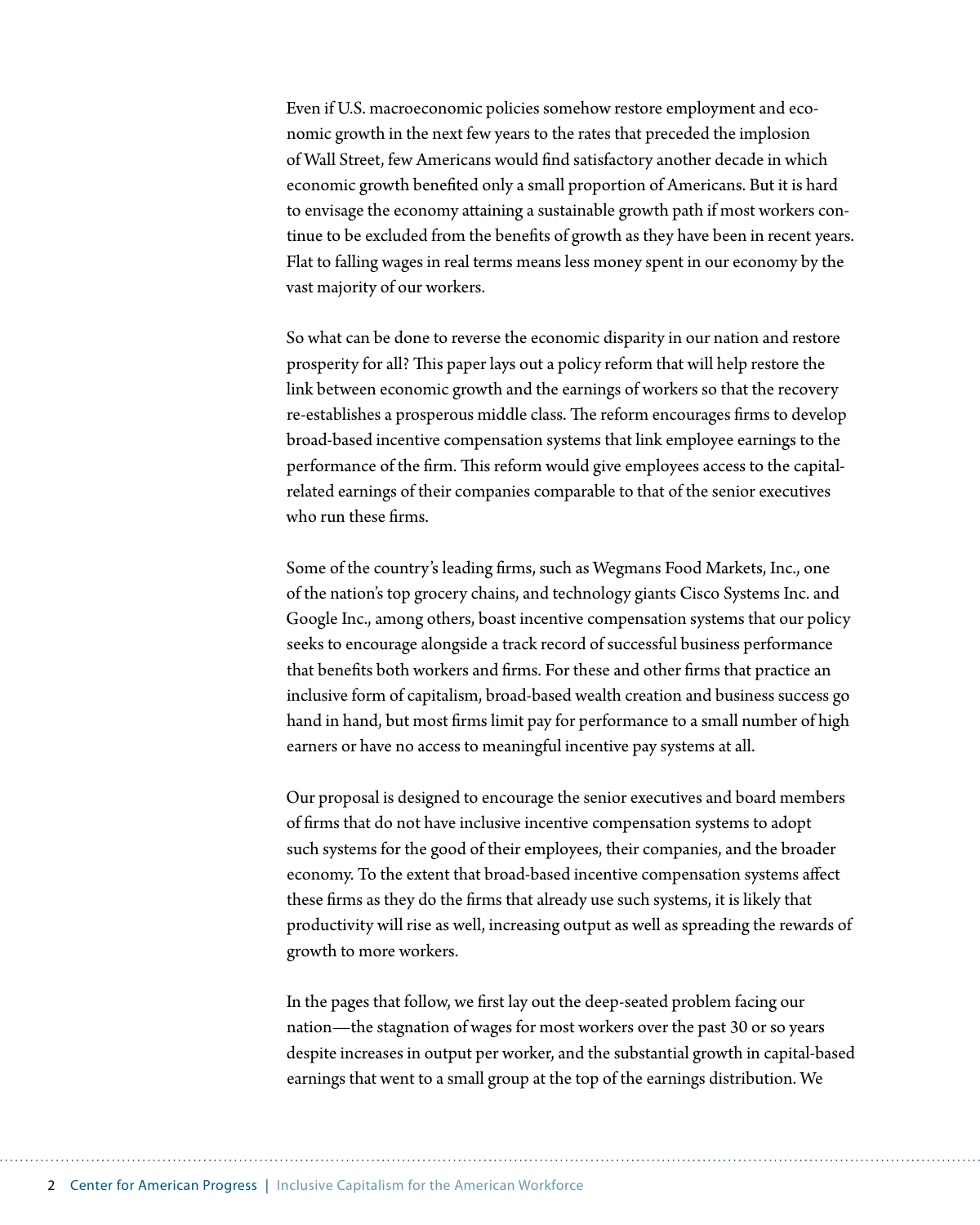then present our proposed reform. This is to allow firms to deduct incentive-based pay as a business cost only in incentive programs that are sufficiently broad-based to cover most workers. Currently, companies can deduct incentive compensation costs from their corporate taxes no matter how few employees benefit and no matter how large the compensation.

This reform builds on longstanding regulations governing pension and health care systems, which allow tax deductions for those forms of compensation beyond regular wages and salaries only if the plan covers most workers. Specifically, our plan would give favorable tax treatment to compensation systems that link incentive pay to company performance if all of the company's full-time employees participated in them and if the value expended on the top 5 percent of employees by salary was also expended on the bottom 80 percent of employees by salary.

By offering tax deductions to plans that cover all workers, this reform should induce firms to adopt such plans. By linking the earnings of all workers to company performance, our reform will help re-establish the historic relation in which the earnings of all workers increase with economic growth.

We next review the evidence on the economic performance of firms with broadbased incentive systems and on the performance of firms with incentive systems limited to few top earners. There are over one hundred studies that compare firms with and without broad-based incentive systems and/or compare firms before and after they introduce such systems. And there are a small number of field or laboratory experiments on broad-based incentive systems. These studies find that broad-based incentive compensation systems are generally associated with higher economic performance for firms and better labor market outcomes for workers. This evidence contrasts with growing evidence that incentive systems that allocate incentive pay to only a few workers do not work well for the firms or the economy.

Since our proposal calls for a change in tax policy, we examine the magnitude of tax deductions that currently go to equity compensation plans and profit-sharing plans under current U.S. tax law. The law does not allow firms to deduct as a cost of business salaries for executives beyond \$1 million, but allows tax deductibility of incentive pay of any amount regardless of how many persons are covered by the plan. Recently-released data from the U.S. Internal Revenue Service show the deduction for stock options alone amounted to \$86 billion from July 2007 to June 2008. The tax deduction effectively subsidizes the incentive pay of a few top executives and other high paid employees.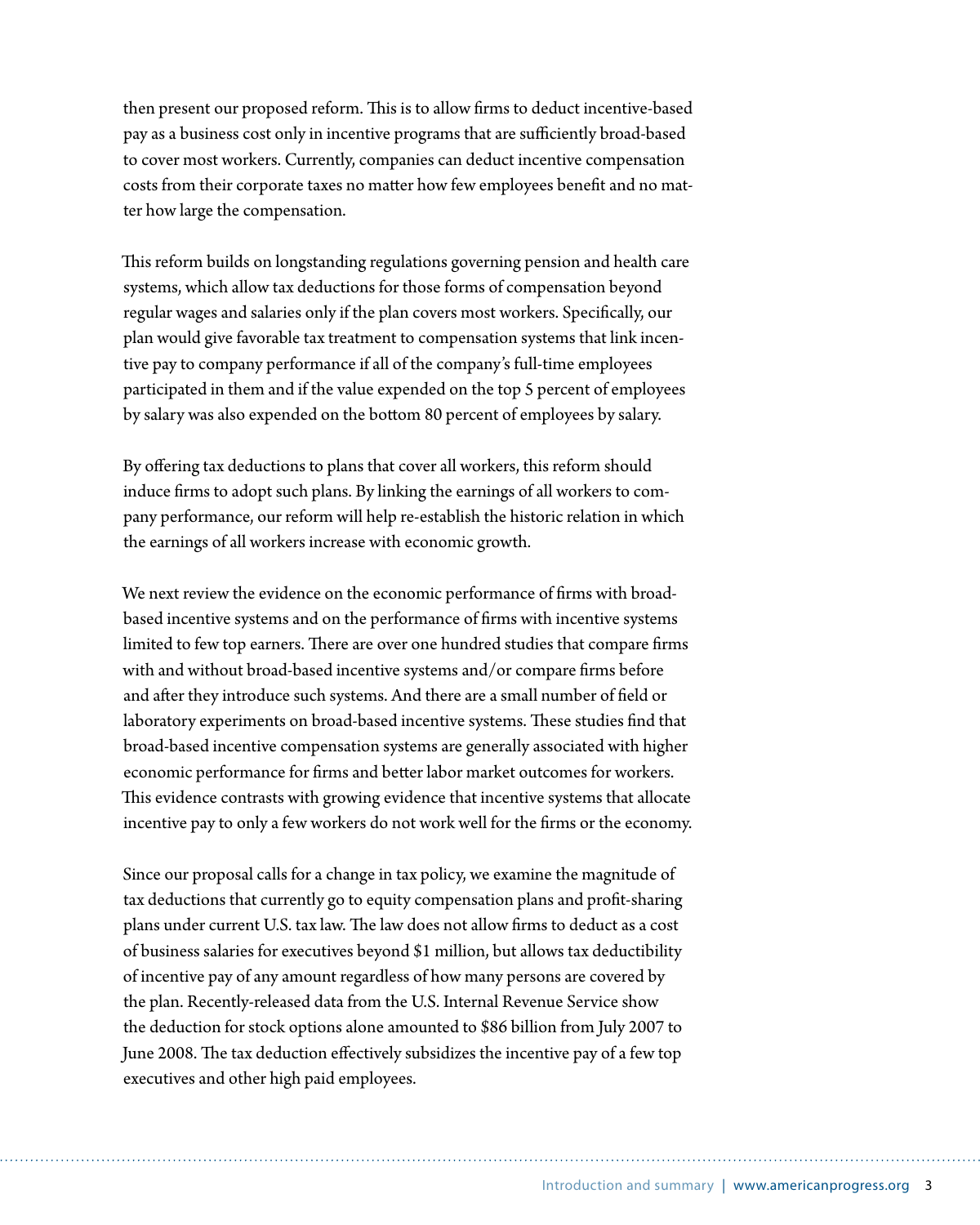Finally, we consider how firms and workers might respond to our reform. We examine the impact of our proposal on a few Fortune 500 firms. Our analysis shows that firms with current broad-based systems will likely not be meaningfully affected by the change since they already practice the brand of inclusive capitalism that the policy seeks to encourage. Firms with narrowly-defined compensation systems will, however, have to re-evaluate their plans and either expand them to cover more workers or pay taxes on their narrowly based plans. Firms without any incentive pay plans will hopefully be spurred by the reform to examine the potential that such forms of broad-based compensation have for improving their economic performance and the well-being of their workers.

On the workers' side we examine ways in which firms can give workers incentive pay while keeping the risk manageable and consistent with diversification of employee assets. It is important that our reform does not place employee pay and wealth unduly at risk due to the vagaries of the performance of their firm, as has happened to many workers in their 401k retirement plans. This problem can be addressed by limiting the amount of company stock in a company or individual employee's 401k plan financed by that worker's savings to 10 percent.

The net outcome of our proposed reform should be that more firms will adopt broad-based incentive systems that will spread and deepen incentive pay systems to their workers, which should improve economic performance and help restore the relation between worker incomes and economic growth. Such inclusive capitalism would do wonders to restore faith in the American Dream.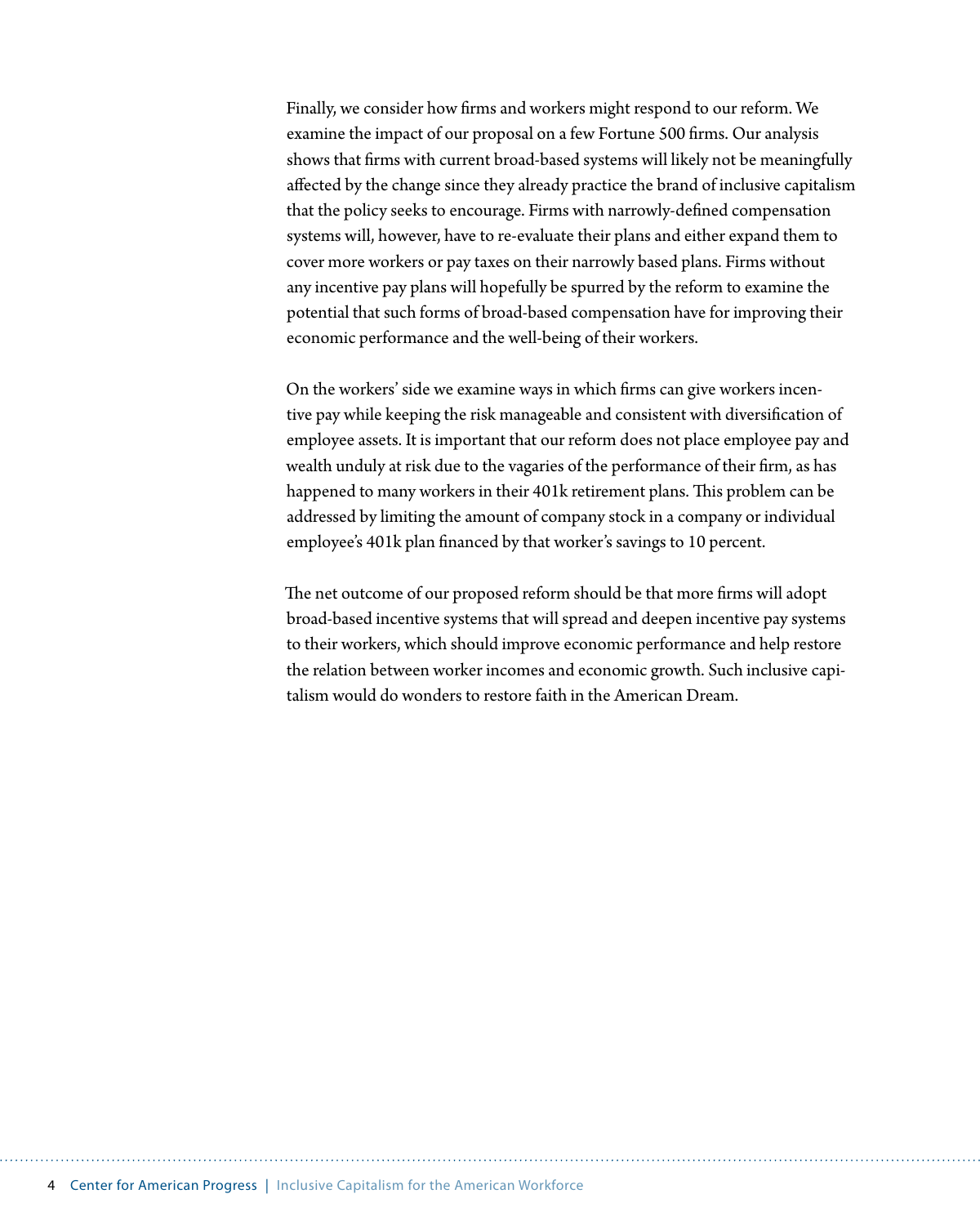# <span id="page-10-0"></span>The problem and the reform

### The problem

Over the past three to four decades the U.S. economy grew while the real earnings of most workers did not. Where did the gains from economic growth go if not to regular workers? Analysis of the statistics on the distribution of labor earnings show that much of the gains in productivity growth went to those at the very top of the earnings pyramid.

Following the lead of University of California Berkeley economist Emanuel Saez and Thomas Picketty of the Paris School of Economics, many analysts highlight the fact that the growth of earnings and income have a fractal quality in which the bulk of economic growth primarily benefits those in the upper 10 percent of earnings, that the bulk of earnings growth in the upper 10 percent goes primarily to those in the upper one percent, and so on.<sup>4</sup>

Much of the growth of earnings at the top is not in the form of normal wages and salaries. It takes the form of incentive pay linked to capital income, or income derived from company stock options, and other incentive plans. The amounts and proportion of executive compensation in stock options and related incentive plans increased massively in the first decade of the 21st century.<sup>5</sup> The Treasury's Office of Tax Analysis estimates that profit from options exercised hit \$126 billion in 2000, from less than \$50 billion in 1997, and amounted to \$78 billion even after the 2000 stock market crash. From 2001 to 2007, the most recent year that full data are available, estimates based on Standard & Poor's Execucomp show that profit from all stock options averaged about \$58 billion per year.<sup>6</sup>

Is this form of compensation labor income or capital income? Standard statistical accounts treat it as labor income but it is a peculiar kind of labor income since it is derived from and varies with capital income.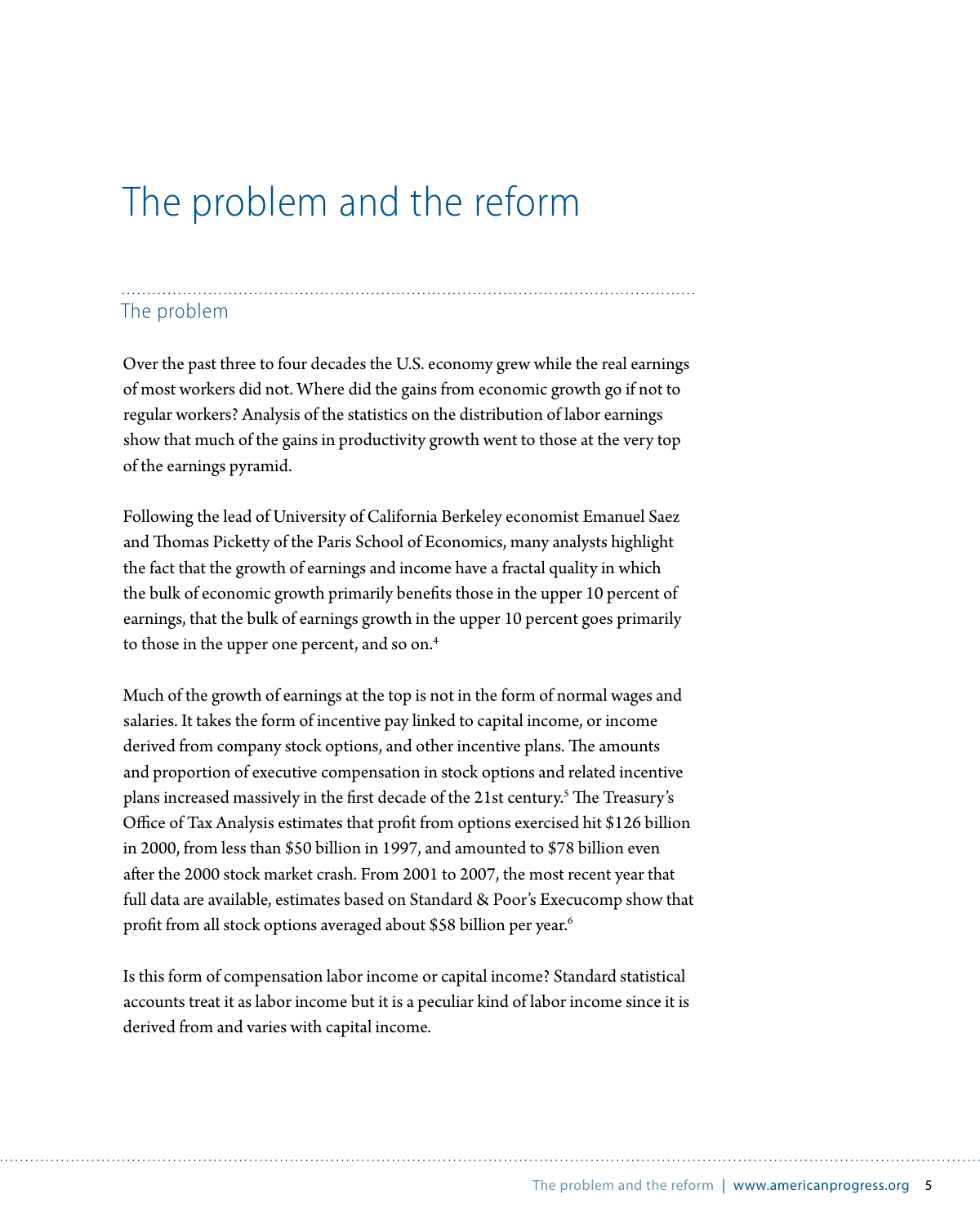The Internal Revenue Service treats all earnings for paid employees as labor income, including earnings from stock options or other capital-related pay. The National Income and Product Accounts, which the U.S. Bureau of Economic Analysis creates as a comprehensive measure of economic activity, also treat the capital-related part of earnings as labor earnings. But both the IRS and national income account statisticians recognize the fuzzy boundary between capital and labor income.

The IRS applies a "reasonableness" criterion to the earnings paid top earners in a closely-held corporation, and has rules for determining whether modes of pay that exceed \$1 million in public corporations are deductible as a labor cost of business under tax law. National income statisticians apportion the income of the self-employed between labor and capital compensation in estimating labor's share of national income. Economic analysts, of course, recognize pay that depends on capital income differs in important ways from wages and salaries paid to regular employees.<sup>7</sup> The whole point of linking pay to capital income in the business world is to differentiate that form of pay from normal wages and salaries in order to provide incentives to improve the performance of companies.

But back to the data. With stock options and capital-related forms of pay counted as part of labor income, the share of national income going to labor has either fallen modestly or dropped fairly sharply depending on whether one uses the Bureau of Labor Statistics or Bureau of Economic Analysis estimates of labor's share. International agencies also show divergent estimates of the change in labor's share of income in the United States. The OECD estimates a huge drop in U.S. labor's share of national income, while the International Labor Organization estimates a modest decline comparable to the Bureau of Economic Analysis's estimates.

We do not attempt here to reconcile these divergent estimates of how labor's share, inclusive of earnings associated with capital income, changed over the past several decades. Instead, we estimate the magnitude of labor earnings due to capital income using Standard and Poor's Execucomp data files for the top five executives of public corporations with SEC #lings and the value of one part of that pay, stock options, to the upper 5 percent of earners within those companies. The data show that pay based on capital income is large and rising over time. The value of compensation apart from basic salary paid to only the top five executives of public companies rose to \$29.3 billion in 2006, the last year for which complete data are available, from \$4.9 billion in 1992, or a total of \$238.3 billion across the whole period.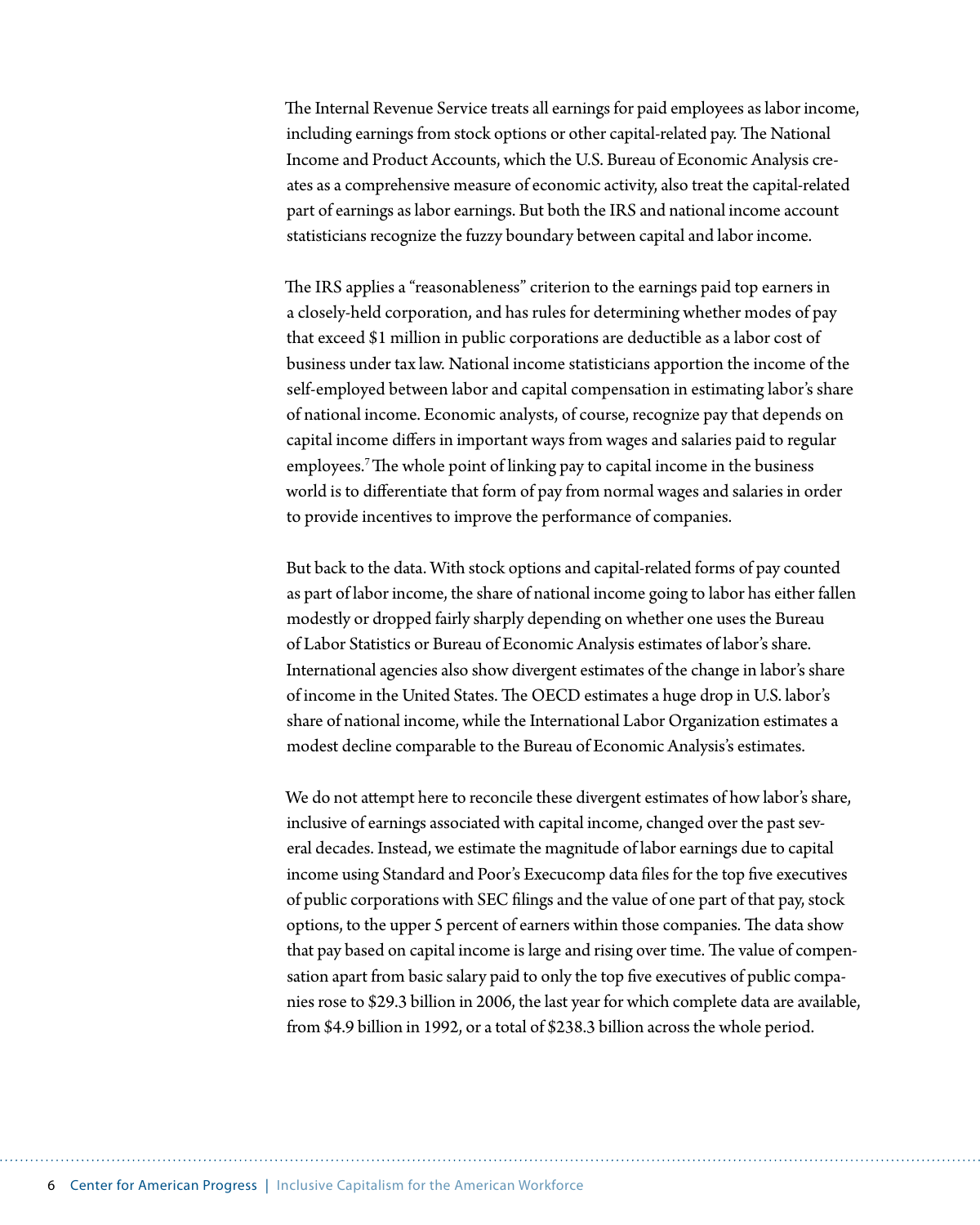<span id="page-12-0"></span>This compensation pay packet for senior corporate executives includes bonuses, restricted stock grants, values realized on stock options exercised, cash and long-term incentives, and other payments that more closely correspond to capital income than to labor income. Counting only stock options exercised, which are concentrated among the top five percent of employees by pay, the value hit \$65.1 billion in 2006, up from \$10.8 billion in 1992, or a total of \$806.7 billion across the whole period for the top five percent of employees. This figure would be larger if it included the value of all forms of performance-based pay for the top five percent of employees by pay, such as various cash incentive and equity plans like restricted stock plans which themselves are growing in importance.<sup>8</sup>

If we treat the capital-related income as capital income, then labor's share would fall in all of the different data series. Whether we assign this form of pay to labor's share (since it is taxed as such) or to capital's share (since it gives workers an ownership claim on the performance of the firm), the key fact for our purposes is that it is a rising part of income from which most workers have been excluded.

#### The reform

As noted in the introduction, our proposal seeks to return the economy to one in which worker earnings rise with productivity by encouraging the inclusion of more workers in these forms of capital-related pay. To accomplish this we propose that the country give favorable tax treatment solely to incentive compensation systems that provide incentives broadly to all workers while withholding favorable tax treatment from systems that provide incentives to small numbers of executives and other highly paid workers. Corporations that sought the favorable tax treatment would decide about how to design the broad-based equity and profit sharing plans based on their unique circumstances and business strategies.

Currently, the U.S. Tax Code does not allow the deduction of salaries beyond \$1 million as a business expense, but it does allow firms to deduct as a cost of business any amount of money paid as incentive pay under Section 162(m) of the Internal Revenue Code. We would limit the deduction as an expense to broadbased incentive systems.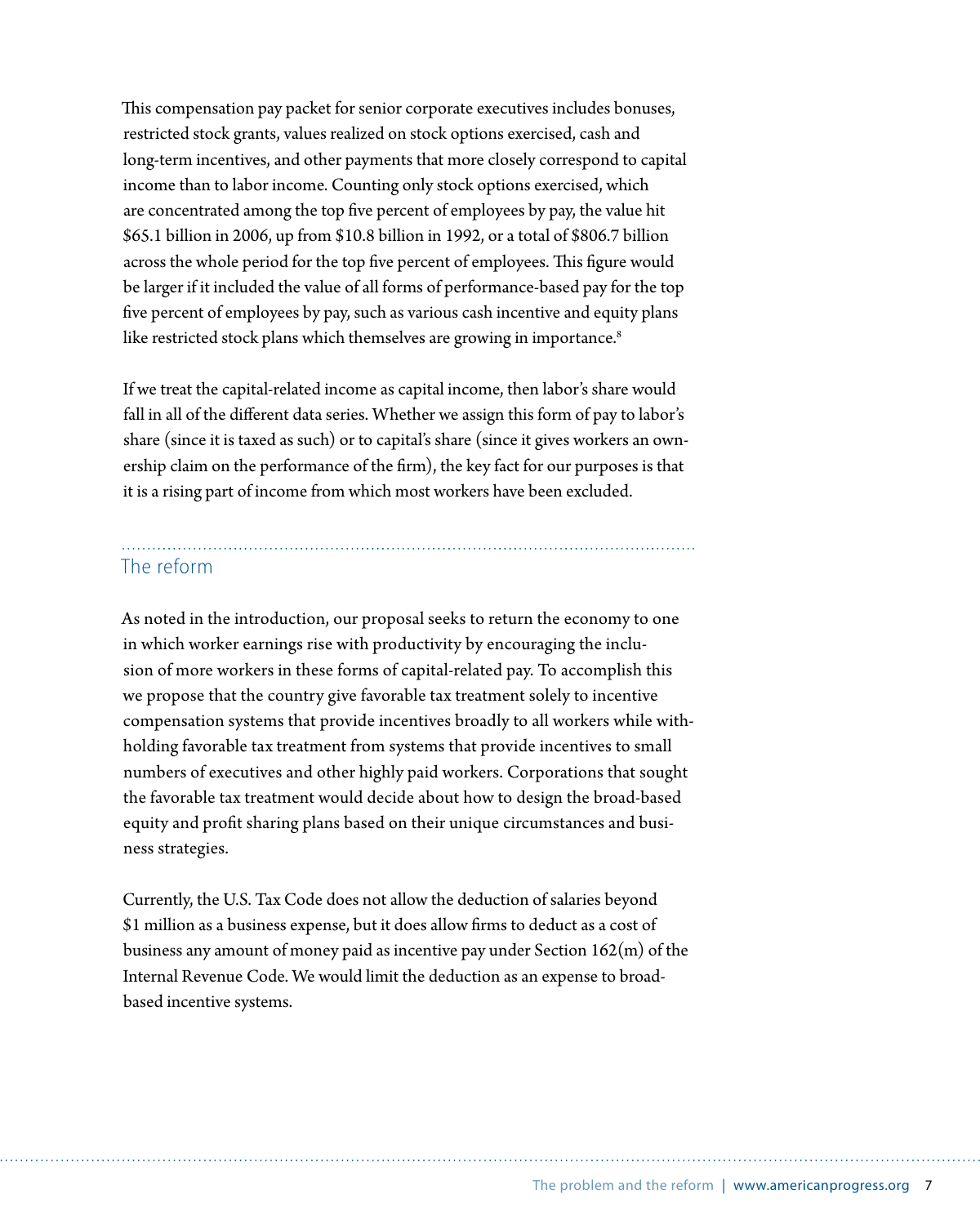Broad-based incentive compensation systems are expanding in the United States as increasing numbers of firms recognize that broad-based profit sharing, employee stock ownership, and stock options motivate workers to perform better. In 2006, 48.6 percent of workers in the private sector had one of more of the following:

**Cash profit sharing,** in which worker pay is linked to overall company performance; **gain sharing,** in which pay is linked to work group or department performance; **employee stock ownership,** in which employees own company stock either directly or through a retirement plan; or **company stock options,** in which employees are able to profit from increased stock prices by buying stock at a set exercise price and selling it at the increased price.

Approximately 63 percent of workers in corporations organized as joint-stock companies have one or more of these inclusive capitalist practices. Taking all private-sector workers, 30 percent received profit sharing, 21 percent received gain sharing, 18 percent owned stock in the company where they work, and 11 percent had company stock options, while 7 percent received a grant of stock options in 2006.

These inclusive plans link the compensation of workers to company or workgroup performance. They are usually associated with management practices that devolve some decisions to workers so that workers can respond to incentives to improve performance. Presidents of different ideologies from Ronald Reagan to Barack Obama have expressed broad support for a wider dissemination of these types of systems.<sup>9</sup>

In the box on page 9 we highlight two firms that use broad-based incentive systems for their workers, Wegmans Grocery chain and the high tech giant Cisco. Wegmans and Cisco differ in the composition of their workforces as well as in the industries in which they operate. Wegmans boasts a less-educated and lower-paid work force. Cisco hires many computer engineers and scientists, giving it a highly educated and high-paid work force. But both are among America's most successful and admired firms and both make use of broad-based incentive systems for their workers. That Wegmans does this with a less-skilled and lower-paid workforce gainsays the often-heard belief that incentive pay is not for ordinary workers.

While profit-sharing, employee stock ownership, and broad-based stock options became increasingly widespread over the past three decades, the vast majority of workers receive only modest amounts of income from them.<sup>14</sup> Over half of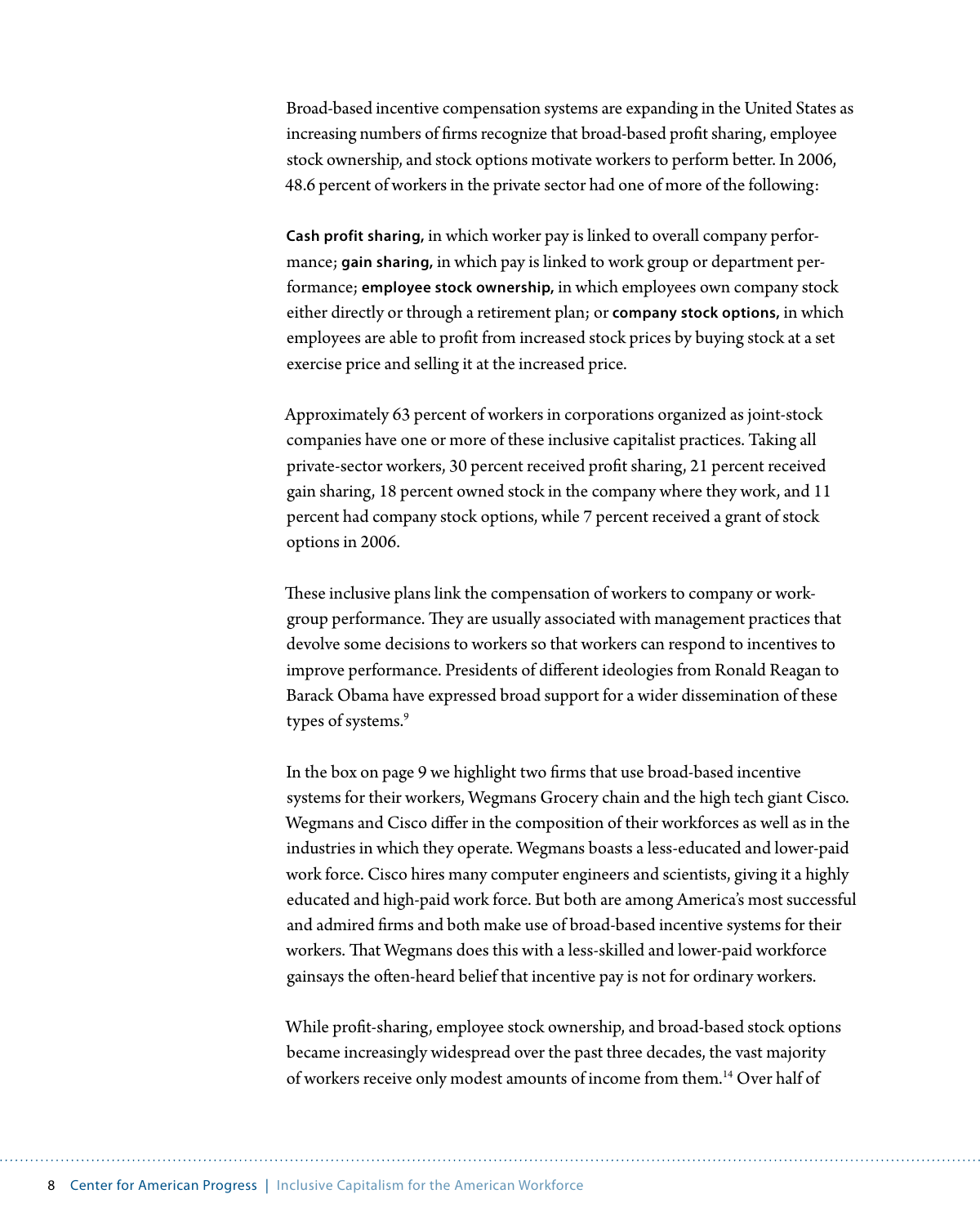### **A tale of two companies**

#### Shared capitalism works at Wegmans and Cisco

Grocers at Wegmans and techies at Cisco profit from inclusive compensation systems and the higher profits these programs deliver. Wegmans Food Markets, Inc. is a family-owned, U.S. regional supermarket chain with about 37,000 employees in 75 stores in New York, Pennsylvania, New Jersey, Virginia, and Maryland. In 2009 Consumer Reports ranked it the nation's best large grocery chain. It was ranked 3rd on Fortune's "100 Best Companies to Work For" in 2010. Wegmans has profit-sharing for full-time employees and a host of benefits for part-timers as well as full-timers.<sup>10</sup> According to Fortune Magazine:

All that means Wegmans' labor costs run between 15 percent and 17 percent of sales, [industry guru Bill] Bishop estimates, compared with 12 percent for most supermarkets (the company declines to comment). But its annual turnover rate for full-time employees is just 6 percent, a fraction of the 19 percent figure for grocery chains with a similar number of stores, according to the Food Marketing Institute. Almost 6,000 Wegmans employees—about 20 percent have ten or more years of service, and 806 have a quarter-century under their belts. The supermarket industry's annual turnover costs can exceed its entire profits by more than 40 percent, according to a study conducted by the Coca-Cola Retailing Research Council. When you understand that, you begin to see the truth in Robert Wegman's words: "I have never given away more than I got back." $11$ 

Cisco Systems, Inc, is one of the world's leading consumer electronics, networking, and communications technology and service firms, with over 65,000 employees. It is an archetype Silicon Valley high-tech multinational corporation, which at the height of the dot com boom had the highest market capitalization of any corporation in the world. It has been awarded "for the exemplary quality of their relationships with employees and communities," and appears regularly on the Fortune "100 Best Companies to Work For" list, ranking 16th in 2010. Its CEO, John Chambers, has spoken publicly about the importance of Cisco's broad-based incentive systems:

…On employee ownership…there's not been a single successful company in the history of high tech in the last two decades that has done that without broad-based stock option plans. When I originally heard about that in school, I would have called it socialism, when in fact it is the ultimate form of capitalism. It is a very effective way to align interests.<sup>12</sup> I find it ironic that the United States invented the sharing of the success of the company with its employees very broadly, and now we have other countries around the world that beat us not only in education and infrastructure, but also in terms of employee ownership.<sup>13</sup>

workers receive no incentive pay. By giving tax-favored treatment only to firms that award at least as much to the bottom 80 percent of their full-time workforce as they award to their top 5 percent, our plan seeks to increase the amounts of income made available to regular workers in incentive pay.

The widespread use of different forms of broad-based incentive pay tells us that many managers are familiar with such practices. They have in place the administrative machinery to extend them to more workers. Our proposal can thus be implemented by many businesses at minimum administrative cost. Moreover, most American workers are favorable to having a stake in the firm just as their bosses do.15 So they are likely to react positively as well.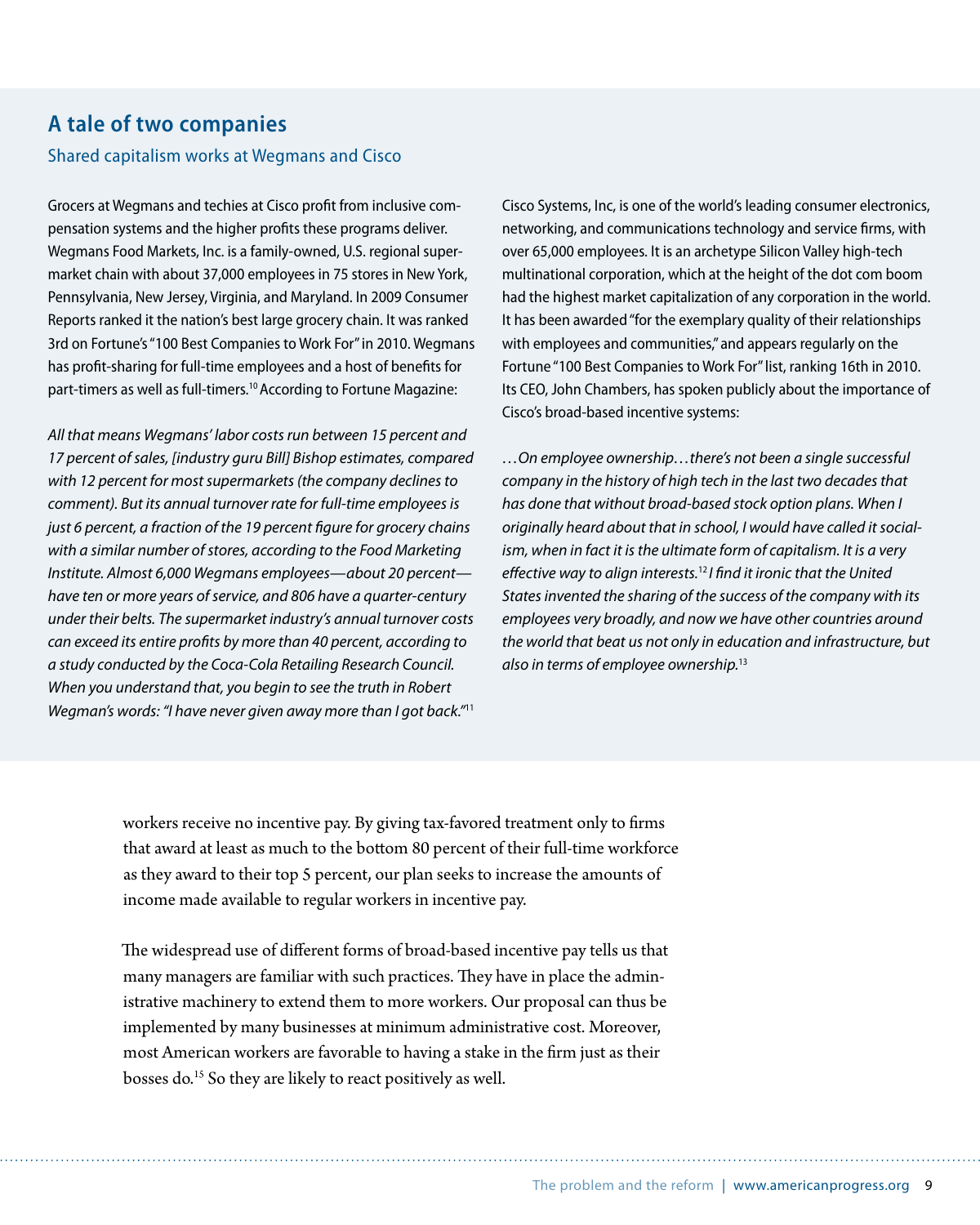We chose the criterion of allowing tax deductions for plans in which all of the company's full-time employees participated and where the value expended on the top 5 percent of employees by salary was also expended on the bottom 80 percent of employees by salary in the plans for two reasons.<sup>16</sup> First, U.S. corporate and regulatory experience with similar types of rules governing pension and health care systems means these types of regulations are familiar to all. Second, because our analysis of compensation data for Fortune 500 firms shows that the bulk of the benefits of most narrow-based programs are concentrated in this top layer of earners rather than going almost exclusively to the top executives, whose earnings are reported in SEC filings. We examined publicly available information on equity and profit-sharing plans approved by corporate compensation committees and made available to shareholders in Securities and Exchange Commission filings for a random sample of the Fortune 100. Based on these data, most plans appear to apply to less than the top 5 percent of earners.

Our proposal would include the following typical forms of pay in the incentive compensation category:

- Cash incentive plans or bonuses are typically based on annual financial and operating results and often constitute a form of profit sharing or gain sharing although they may also be based partly on individual performance.
- Restricted stock plans denote stock that is granted to employees when certain conditions are met such as ongoing employment over a period of time and (or) various performance conditions. They typically have the value of the stock at the time of grant.
- r Long-term incentive plans are based on various metrics whereby the employee is rewarded for improving performance over the long-term and not based solely on the share price while they are sometimes paid with a combination of cash and (or) equity instruments.
- r Performance shares involve receiving a number of shares based on the achievement of performance targets over a performance period.
- r Stock options give an employee the right but not the obligation to purchase a defined number of shares of stock at a given price (typically the exercise price) for a given period of time.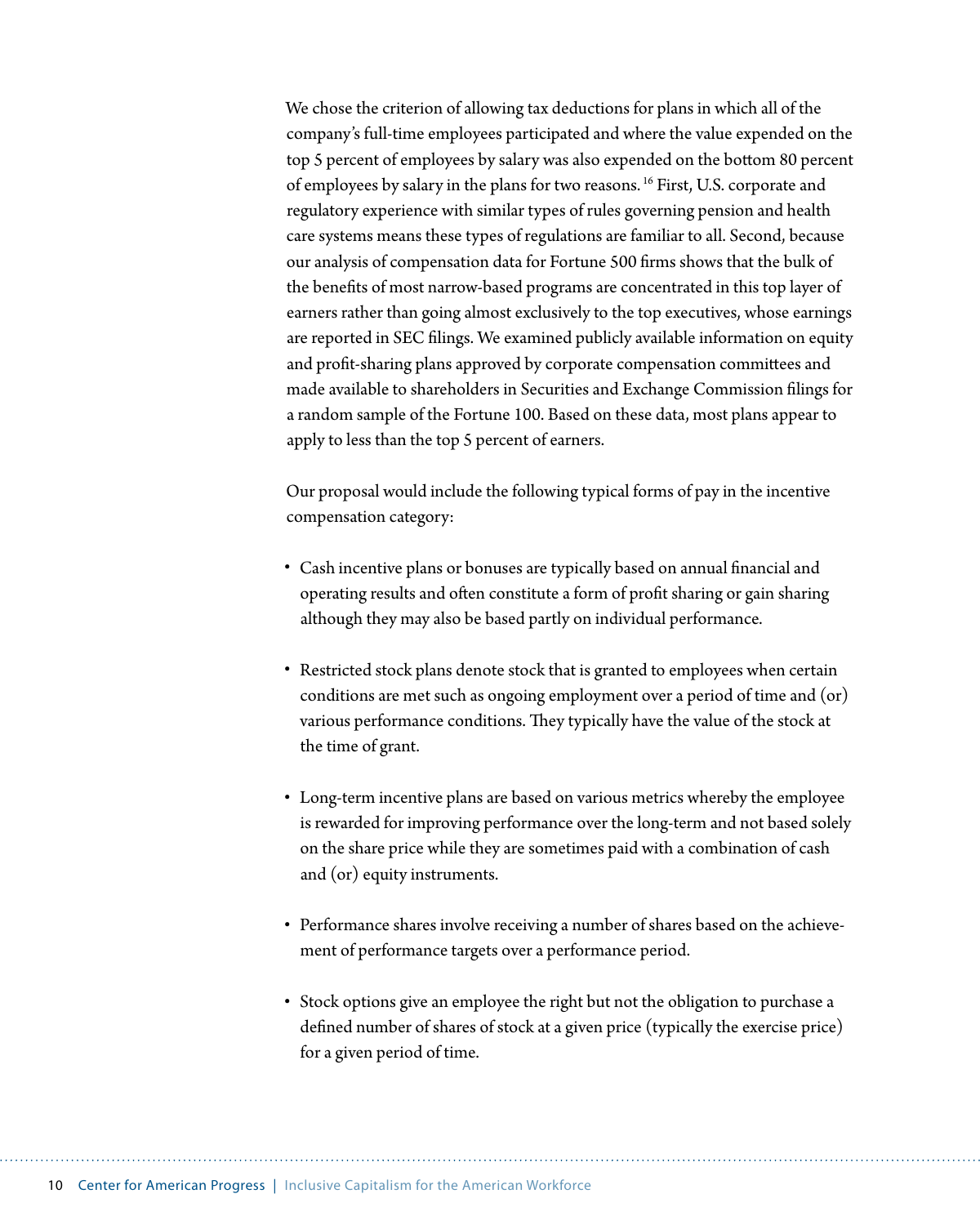<span id="page-16-0"></span>Whether the incentive compensation plan gives employees incentives according to salary or other criteria would be up to management.

To prevent corporations from circumventing the law by using alternative business forms, our proposed reform would also apply to comparable plans of limited liability companies and related entities. To avoid problems that have arisen under the Employee Retirement Income Securities Act, where some firms have used multiple retirement and health plans to hide the actual distribution of the benefits that received tax-favored status, the assessment would apply to all of the incentive plans taken as a group.17

We would expect that this policy proposal would apply to publicly-traded corporations and privately-held corporations of a certain size but would exclude small businesses and start-ups whose economic situation differs greatly from the larger firms.

But there is nothing holy about the particular criterion we have picked. There are undoubtedly alternative ways to define the division of incentives among workers that would meet the spirit of our proposal.

### The tax consequences

The principle that a firm can deduct the cost of employee benefits for tax purposes only if it offers the benefits in a nondiscriminatory way to all workers has precedent in U.S. tax treatment of employee retirement and health plans. Congress first legislated requirements for nondiscrimination pension coverage of a firm's employees in 1942.<sup>18</sup> Ensuing Congresses and administrations maintained the policy that a tax-qualified pension plan must apportion the contributions or benefits in a nondiscriminatory manner between the top group of highly paid employees and key owner-employees and workers who are outside the top group.

A Treasury statement on pensions in August 2000 that remains germane today states the goal behind giving "tax-qualified status" to such plans:

*"!e aim of national policy in this area should be to insure an equitable distribution of pension bene"ts to all Americans in order to enhance their retirement security... To the extent that employers adopt new plans…it is important that moderate and lower wage workers participating in the plans receive and vest in a* meaningful proportion of the benefits."<sup>19</sup>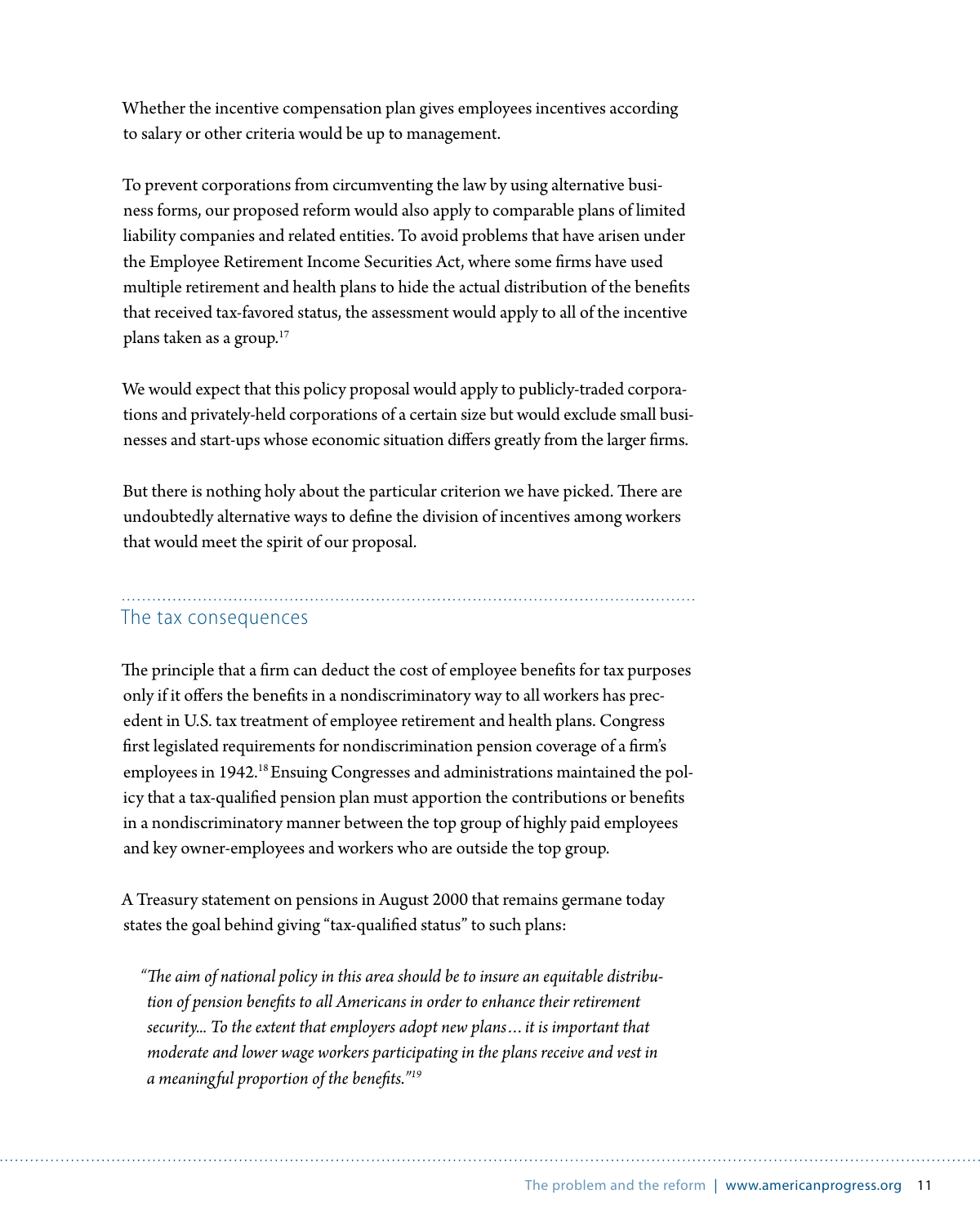Replace the words "of pension benefits" with "of incentive-based pay" and the statement would apply to our proposal.

Treasury uses two types of rules to ensure that all employees receive an equitable share of the tax subsidized benefits. The first are nondiscrimination protections, which ensure that the plans are inclusive of the vast bulk of workers. The second are top-heavy rules, which ensure that the benefits and expenditures from the plans do not go disproportionately to a small minority of employees, subverting the intent of giving the tax-favored status. According to Treasury: "The top heavy and nondiscrimination protections benefit the American taxpayer and protect the integrity of the pension tax preference by seeking to insure that the tax preference benefits workers throughout the income spectrum."20

 Our proposed policy extends the principles of nondiscrimination and top-heavy protection to incentive compensation systems for corporations to get associates tax deductions. Just as Congress sought to encourage private pensions and employer provision of health insurance by giving tax deductions to those expenditures that fulfill principles of fairness and equitable use of public tax resources, we want to encourage compensation systems that increase employees' share of capital incomes by giving tax deductions to those plans that benefit all employees rather than to plans limited to the highly paid few.

Like the rules in the Employee Retirement Incomes Securities Act that governs retirement plans and health insurance, our proposed reform would not require any firm to introduce any particular form of broad-based incentive pay or indeed any such pay at all. A firm could offer profit or equity sharing solely to top managers just as it can create pension and health plans only for them. But such narrow plans would not receive tax deductions.

A board of directors that set up a broad-based compensation plan that qualified for tax advantages would be free to determine the benefits under those plans and the criteria for awarding those benefits based on their judgments of how to align employee behavior with corporate performance. The sole requirement for gaining tax deduction status is that the compensation system covers all workers rather than be limited to those at the top of the firm's earnings structure.

Finally, nothing in our plan would affect the current tax policy that allows companies to deduct no more than \$1 million in executive salary as a business expense from corporate income in non-performance based compensation under Section 162(m) of the Internal Revenue Code.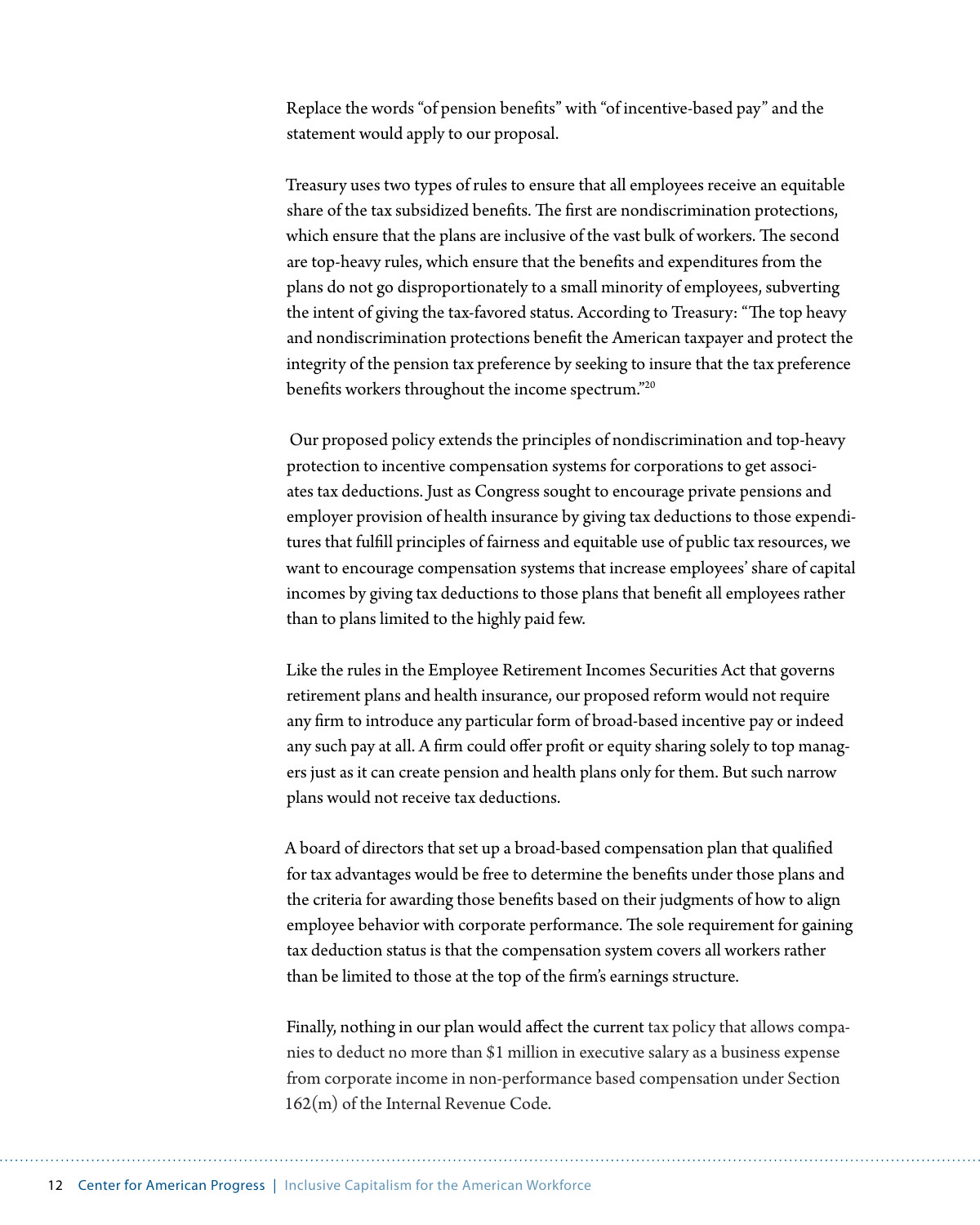The principle that Congress or the IRS in its administration of the law can decide what counts as a business expense for the purposes of corporate taxation or can define prudent standards for reasonable limits on such expenses that underpins our proposal is long established in tax law. Section 162(a) of the Internal Revenue Code declares that "There shall be allowed as a deduction all the ordinary expenses paid or incurred … including … a *reasonable* [our italics] allowance for salaries and other compensation for personal services."

The IRS applies the reasonable standard solely to private corporations on the notion that they are the most likely to exploit the tax system by awarding large salaries to persons to avoid the corporate profits tax. The person or persons controlling the corporation would pay income tax rather than the firm paying the profits tax and the person paying the income tax when they obtained the profits, say through dividends. This uses the legal vehicle of a limited liability corporation in a way that contravenes the U.S. Tax Code.

Section 162(m), which guides the tax deductible status of incentive pay beyond \$1 million, contains 23 pages of discussion of pay-for-performance systems that qualify for the favorable tax treatment. Employee benefits and taxation expert Anne Moran at the law firm Stepte & Johnson LLP reviewed how the IRS and the courts determine what an employer may and may not deduct for compensation over time. She dates the introduction of the reasonableness standard to the Revenue Act of 1918.<sup>21</sup>

At various times, Congress has enacted tax laws to limit excessive or unreasonable executive compensation.<sup>22</sup> In 2008 and 2009, for example, Congress enacted executive compensation restrictions for senior executives atop the financial institutions who tapped the Troubled Asset Relief Program set up by Congress as part of the Emergency Economic Stabilization Act of 2008.23 In 2010, the Patient Protection and Affordable Care Act limited the deductibility of the first \$500,000 paid in any form of compensation for employees in the health insurance industry. Congress presumably feared that the increased revenues to insurance firms due to the new health reform law would raise pay at the top of the firms as incentive pay even though the increased revenues were not due to any action of top management.

For employee ownership, the Employee Retirement Incomes Securities Act, or ERISA, sets limits and fairness guidelines for qualified retirement plans such as defined-benefit pension plans, and various defined-contribution plans such as employee stock ownership plans, deferred profit-sharing trusts, and stock bonus plans. Whether one agrees or disagrees with the particulars, Congress regularly uses special provisions in the U.S Tax Code to implement economic and social policy.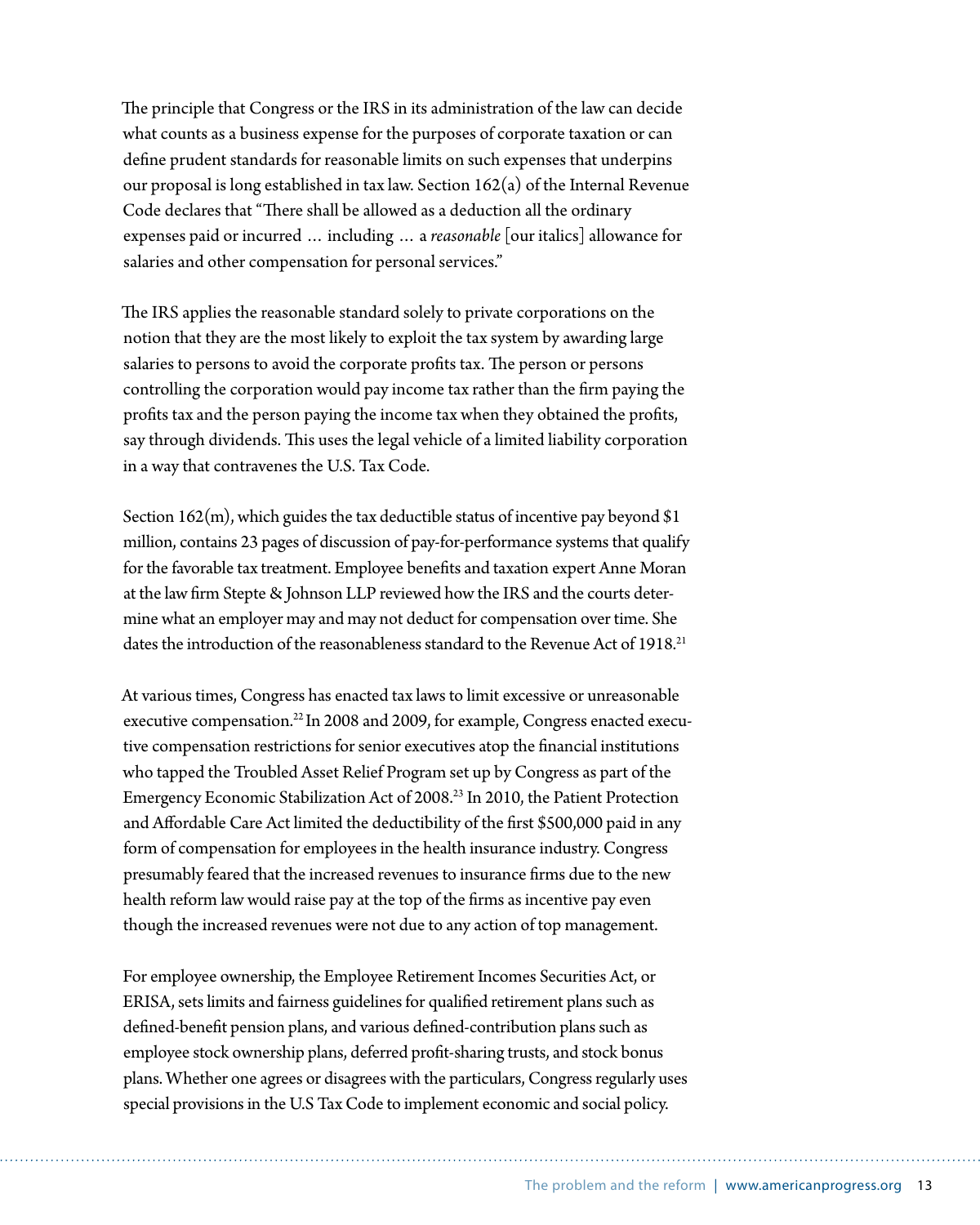Thus, our proposed reform builds on Congress's historic use of the tax code to encourage taxpayers to accomplish desired activities. In our case, the economic and social policy is to reward firms that use broad-based incentive systems as a step toward restoring the historic relation between growth of productivity and growth of the real earnings of workers.

Assume that our proposed reform or some variant thereof accomplished this goal. Would it improve our economy? Would it improve our current incentive compensation system? Or would extending such incentive compensation to the bulk of American workers wreak economic havoc by reducing the income of the few current beneficiaries of such forms of pay, leading them to run a less efficient economy? To this we now turn.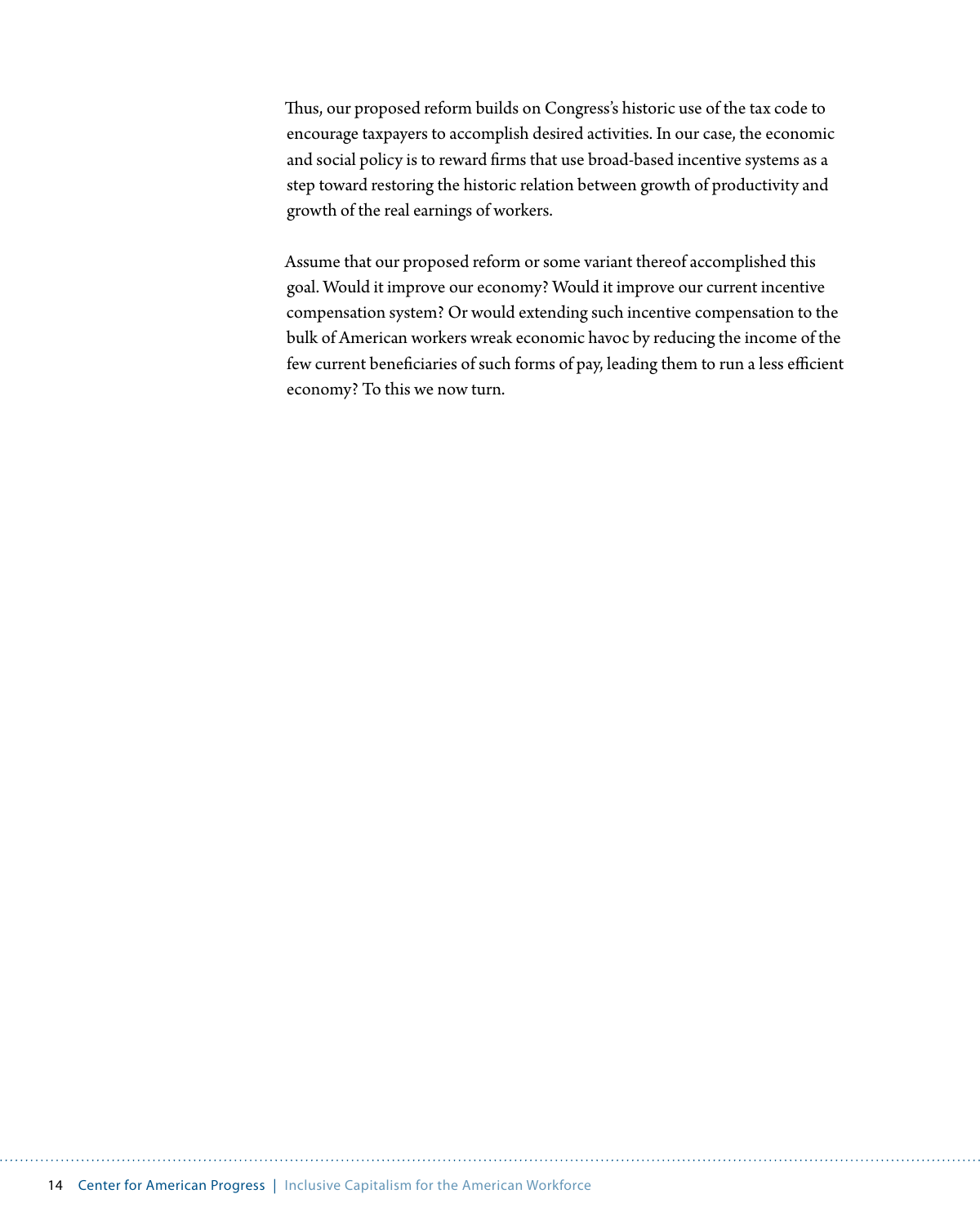# <span id="page-20-0"></span>The consequences of our reform

In this section of the paper we will consider first the evidence on how broad-based incentive pay works in the firms that have adopted it. Then we examine the evidence on how the concentration of incentive pay on small numbers of high earners affects their economic behavior and the contours of the U.S. economy. The way to judge our proposal is to compare how firms that operate broad-based systems actually perform compared to other firms, and how the system of tax-advantaged incentive pay for the highly paid, which it would reform, actually functions.

### Broad-based incentive systems work

A large group of studies have analyzed the economic effects of broad-based incentive compensation systems in the United States and in other countries. There are analyses of samples of U.S. employee stock ownership plan companies, and of specific firms such as the British retailer John Lewis, an employee-owned partnership that has prospered through the UK's recession, or the Mondragon Corporation, a very large group of worker cooperatives in Spain engaged in manufacturing, finance, and retail industries that has been expanding in that country and worldwide ever since it was formed.

Some of these studies estimate production functions that link the sales or value added of firms to the extent to which firms offer incentive-based pay, conditional on labor and capital inputs. Other studies examine worker responses to such systems and worker preferences for an ownership stake in their firms as opposed to being paid solely by wages and salaries. And still other studies examine whether the benefits of broad-based compensation flow to workers as well as to the firm are a form of speed-up that unduly burdens workers and makes their pay excessively risky.<sup>24</sup>

In a backup document for this paper, we list over 100 studies of the relation between different forms of broad-based incentive compensation systems and measures of economic performance. Reviews of the academic literature on employee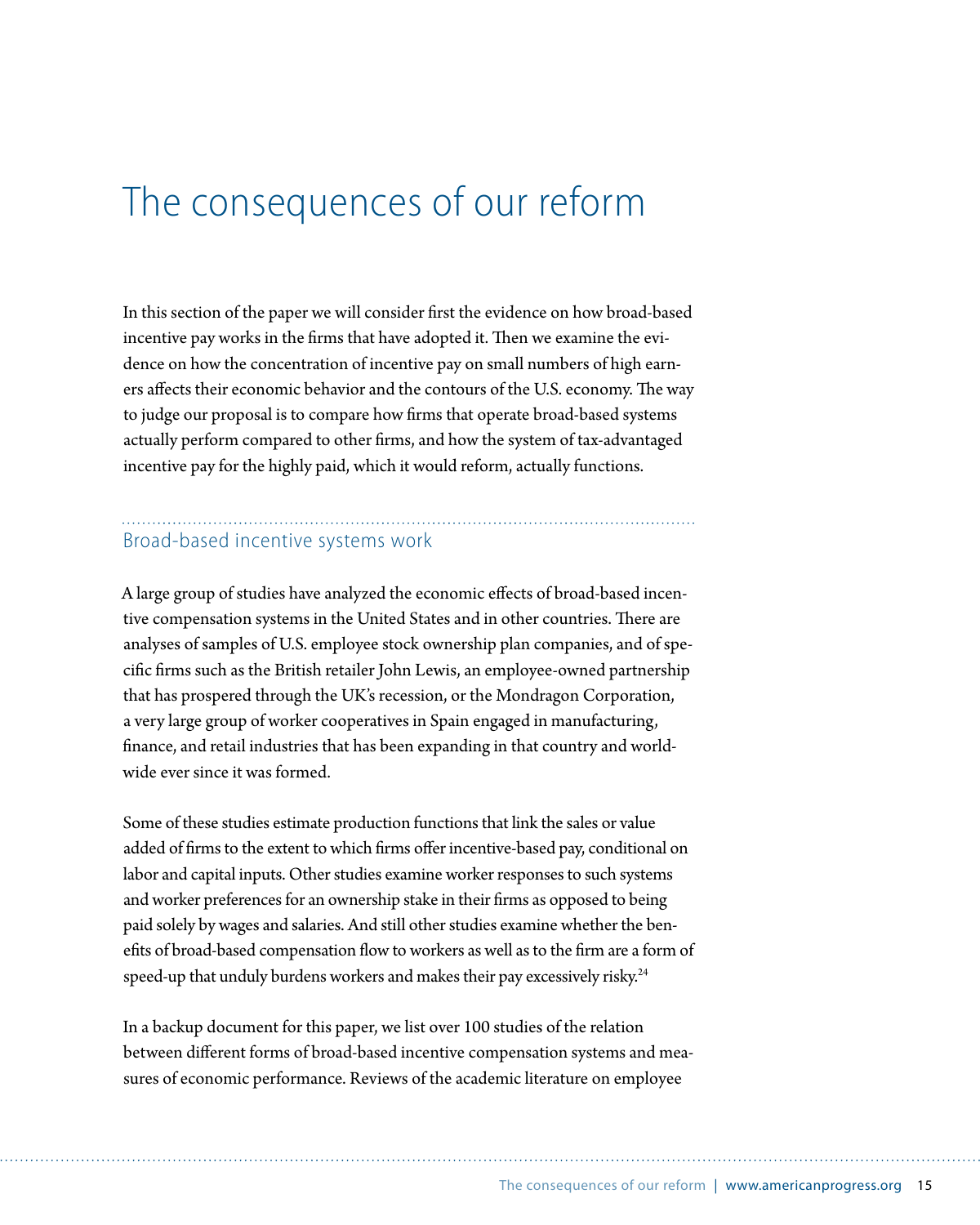ownership conclude that "two thirds of 129 studies [including both performance and attitude studies] on employee ownership and its consequences found favorable effects relating to employee ownership, while one tenth found negative effects,"<sup>25</sup> and that "research on ESOPs and employee ownership is overwhelmingly positive and largely credible."26

Meta-analyses that combine estimated parameters from many studies report a strong positive association between inclusive capitalist modes of compensation and performance.<sup>27</sup> Many of the studies are based on cross-sectional comparisons of firms with and without broad-based incentives systems. The results of these studies are consistent with the idea that these systems affect performance but cross section analyses cannot truly determine the causal impact of the broad-based systems on the outcomes. But other studies are based on before-and-after comparisons that are more likely to identify causal patterns. Many are based on small samples. Some are based on huge samples. To our knowledge, there is only one laboratory experiment examining the relation between the ownership stake of workers and firm performance. It found higher productivity among subjects organized into employee-owned "firms."<sup>28</sup> All told, this is a growing area of research, with analysts working as we write to address weaknesses in data and to improve methodology.

The box on page 17 sketches three studies that exemplify the breadth of analysis. The first is a field study in which the firm randomly assigned profit sharing to establishments within a firm and found that the performance of those establishments improved relative to the control group. The second was a production function study commissioned by Britain's Treasury department that used confidential Treasury data to estimate the link between tax-advantaged programs of broadbased incentive pay and sales and value-added measures of productivity, based on both cross-sectional and before-and-after variation in the use of the programs. The third is the U.S. 2010 National Bureau of Economic Research analysis of 14 U.S. firms, which compared 41,000 worker reports on work activity and economic outcomes across workplaces with differing incentive programs and between workers with differential participation in them.

These studies and the many others in our back-up review show that analysts using different data and models find similar patterns in their statistical evaluations of broad-based incentive systems. The research documents that *on average* firms that have broad-based incentive compensation systems have better outcomes for both the firm and workers. It also shows variation across firms and workers in those benefits. Current evidence suggests that broad-based incentive systems work better when the firm gives workers autonomy at their job rather than closely moni-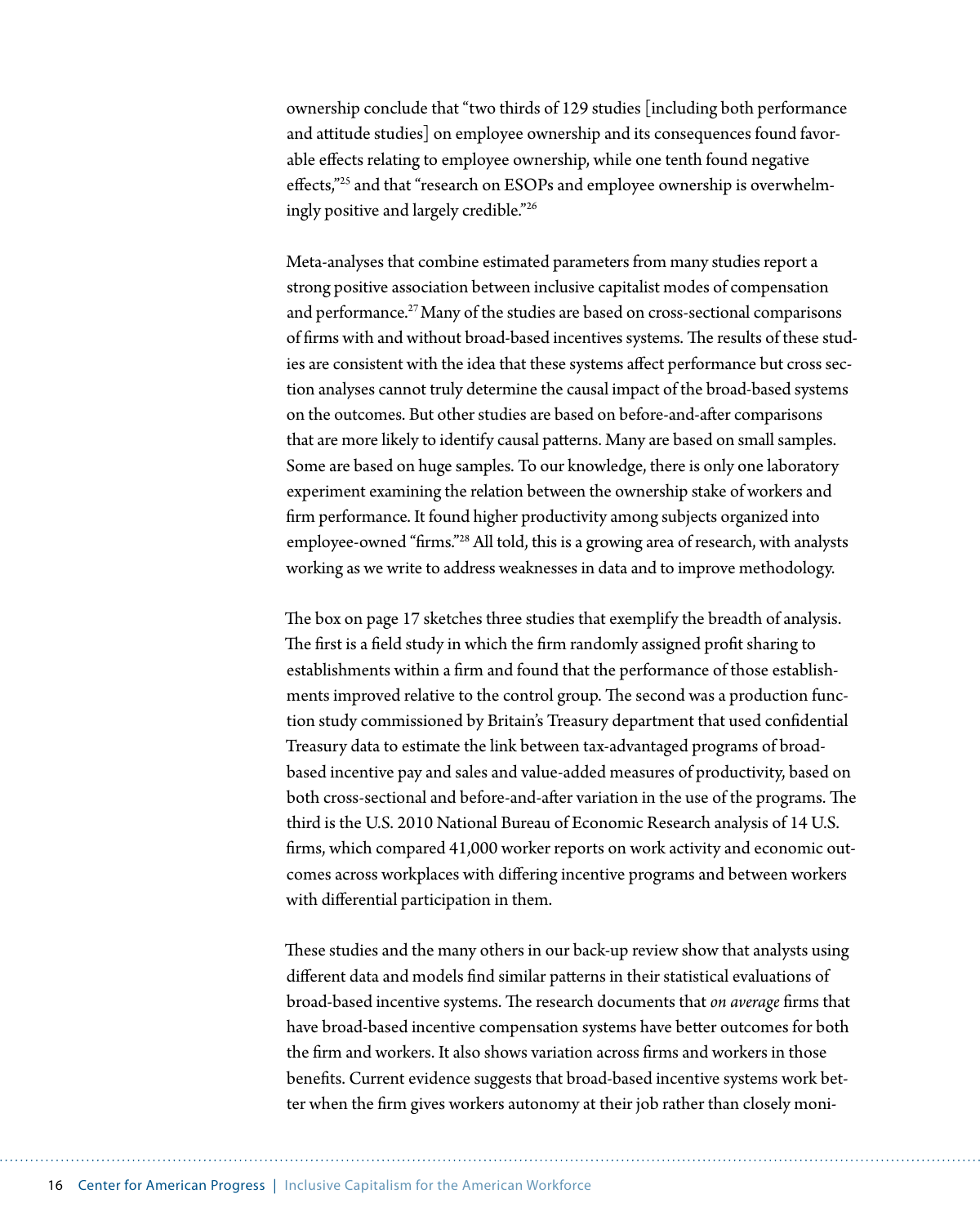#### **A sampling of studies**

The three studies used different methods and data of broad-based incentive systems to come to the same conclusion—inclusive capitalism works

**A field experiment.**29 This study is based on 21 fast-food franchises owned by one firm, where researchers were allowed to randomly assign profit sharing to three franchises and nonfinancial incentives (social recognition and performance feedback) to six franchises, with the remaining 12 as controls. A pre/post comparison using monthly data found increased profitability and productivity, and decreased employee turnover, in the profit-sharing franchises relative to the control group. In addition, profit sharing had a more immediate positive effect on profitability and productivity as well as a greater long-lasting effect on employee turnover relative to the non financial incentives.

**A production function study.**30 This study is based on sales and value-added data obtained by matching confidential UK data, with enough variation to allow for pre/post comparisons using firm-fixed effects in some of the regressions relating company plans to performance outcomes. The study found that "on average, across the whole sample, the effect of tax-advantaged share schemes is significant and increases productivity by 2.5 percent in the long run." The study finds different effects across sectors and among the plans studied depending on the measure of output, pointing to variation in the effects of these plans depending on their structure and the context in which they are implemented.

**A study of workers.**31 This study is based on over 41,000 worker reports in 14 firms with some form of employee ownership, profit and gain sharing, and broad-based stock options. The study finds that worker co-monitoring helps overcome the incentives to freeride because workers with a greater stake in performance monitor each other more closely and are more willing to intervene to reduce shirking behavior than workers with less stake. In addition, workers in these firms perform better the greater the depth of the incentive compensation system. The analysis shows that these systems increased employee attachment, lowered turnover, prompted employee suggestions for improvements, and worked best with other "high performance" labor practices and policies.

tors them, pays them at or above market, and offers good job security, training, and participation in decision-making.<sup>32</sup> With an increasingly educated work force and a technology which automates routine tasks and deploys workers in teamoriented work, many managers prefer such workplace arrangements.<sup>33</sup> Trying to understand more about how these and other factors interact to produce greater or less success with broad-based incentive systems is an active area of research.

In contrast to the large body of evidence on the relation between broad-based incentive systems and productivity, only a few studies examine the relation between broad-based incentive compensation systems and job security and employment growth. These studies tend to show better employment outcomes in firms that have broad-based incentive compensation systems but there is great need for additional work on employment effects—in particular, for how firms with broad-based incentive compensation systems fared in the Great Recession and the ensuing weak recovery compared to otherwise similar firms without such systems.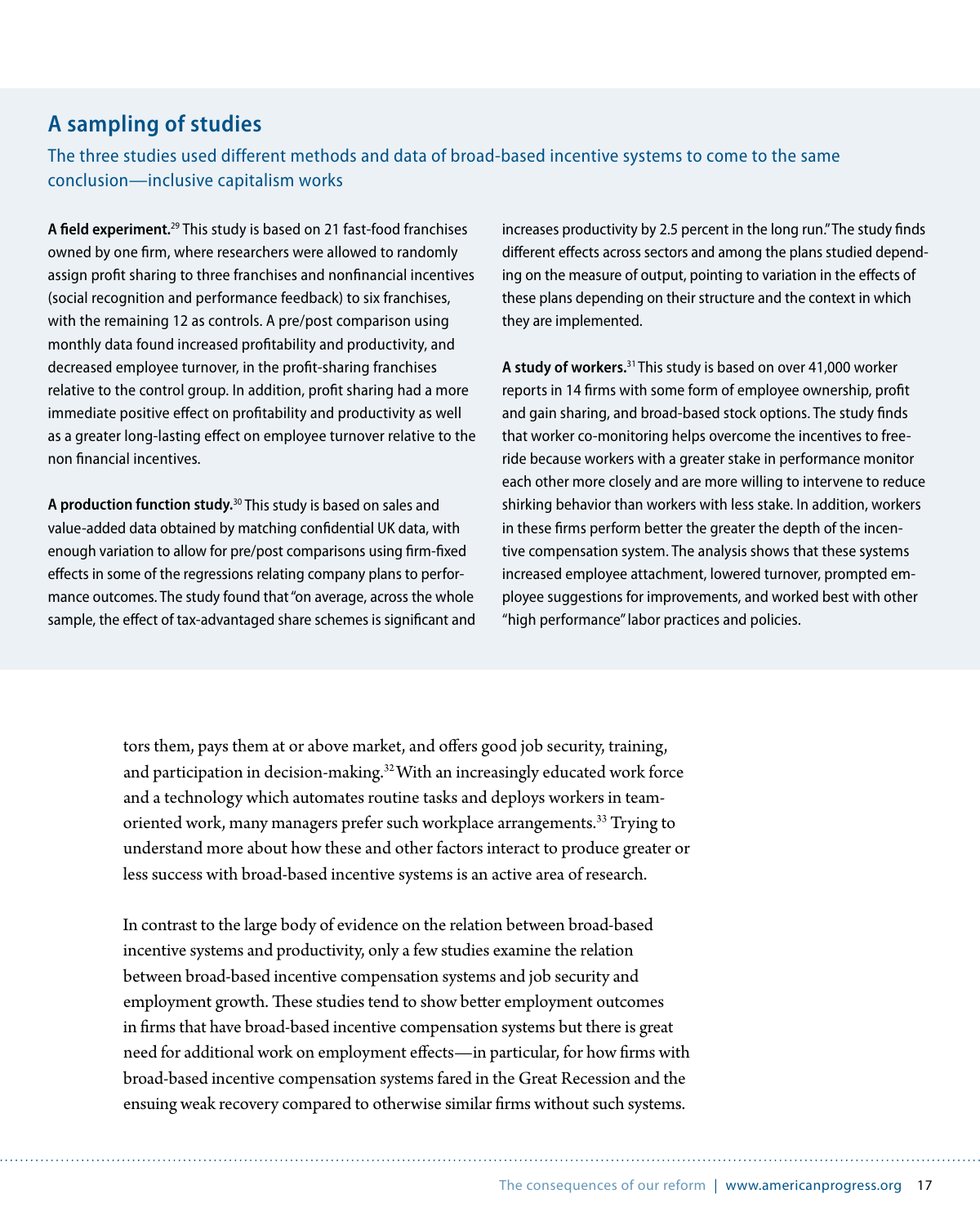<span id="page-23-0"></span>Workers with profit sharing, employee ownership, and/or stock options report greater job security in national and company-based surveys than do other workers. Consistent with these survey reports, two studies that tracked employment in firms with broad-based employee ownership plans relative to otherwise-similar firms in their industries found that the firms practicing inclusive capitalism had greater employment stability and firm survival. An additional study of U.S. cooperatives found that cooperatives adjusted pay rather than employment when demand changed, which should stabilize employment. But studies of the relation of profit sharing to employment stability yielded no clear generalization. In addition, three of four studies that compared the employment growth of employeeowned firms with that of other firms found faster growth in the employee-owned firms while the fourth found no relation

In sum, the limited studies of employment effects indicate that employee ownership and profit sharing are linked to greater employment security and growth or in the worst case have little relation to those outcomes. $34$ 

#### Narrow incentive pay systems don't work

The current system of incentive pay in many firms allocates most incentive pay to a relatively small number of key persons in the firm or a small percentage of all employees. As long as the pay for performance plan meets the IRS's criterion, amounts paid in excess of \$1 million as incentive pay are deductible as a cost of business. This narrow form of incentive compensation distributes a substantial portion of the gains of economic growth to the few persons at the top of the earnings pyramid.

Twenty-five years ago many experts on executive compensation believed that the compensation committees made up of members of the boards of publicly owned firms could set stock options and related incentives that would resolve the socalled "principal-agent" problem between shareholders and top management. The notion or hope was that the committees would engage in arms-length negotiations about pay that would align the interests of management with shareholders and lead to decisions that would grow the economy.<sup>35</sup>

The executive compensation scandals of the early 2000s, exemplified by the collapse of Enron Corp., raised doubts about this interpretation of setting incentive pay for top management. Even before the Enron scandal, however, something seemed amiss in the way boards set incentive contracts. Boards seldom indexed incentive contracts to the overall performance of the stock market or to that of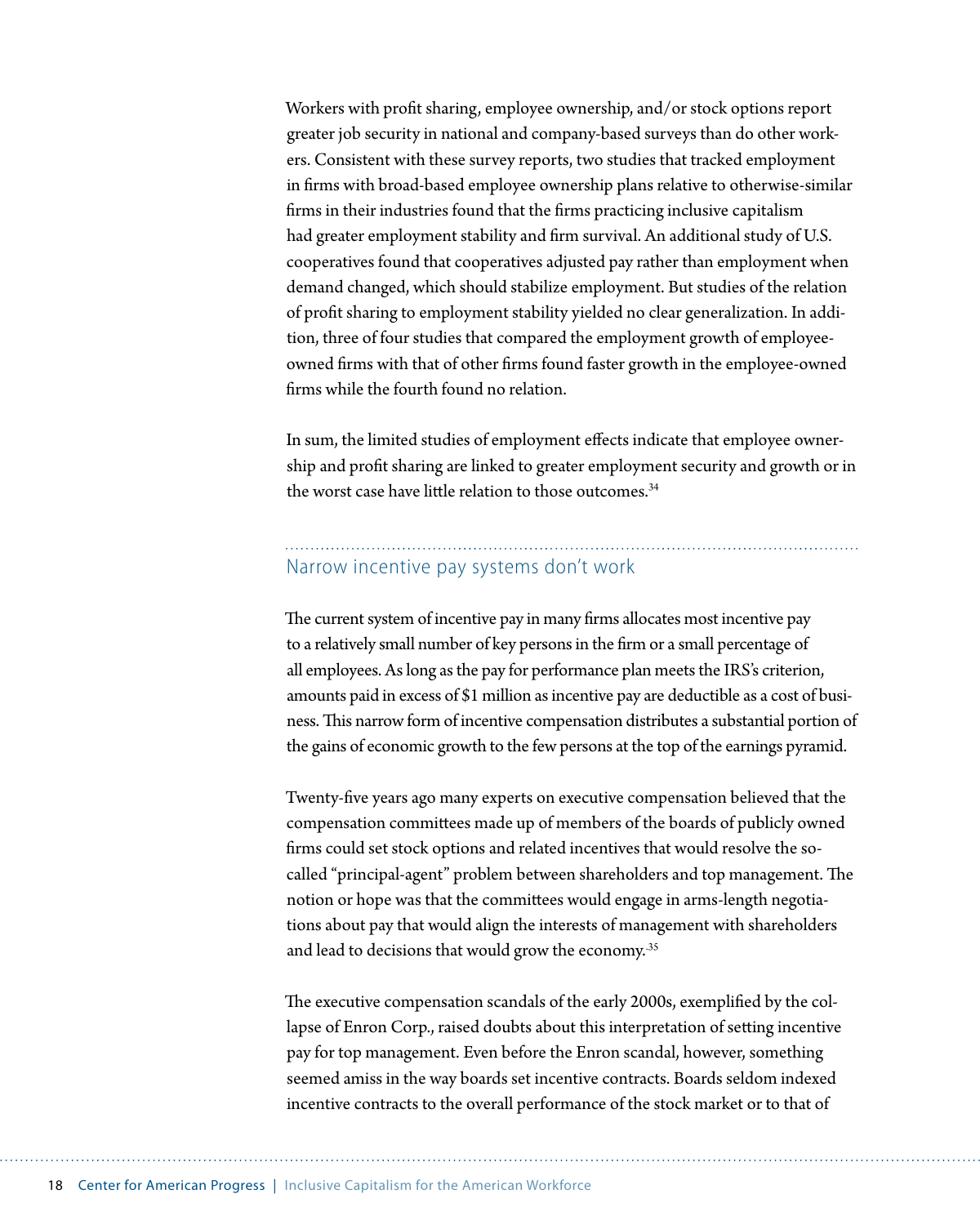competing firms. Stock options, for example, almost always reward executives for an increase in the value of the stock even if most or all of the increase could be attributable to an industry or market-wide effect. As a result, the stock market boom of the late 1990s that raised share prices of all firms, including those that performed less well than others, or general inflation, show up as increases in the tax deductible "performance-based compensation."

This practice of not indexing corporate pay for performance contrasts with efforts to develop pay-for-performance standards for school teachers, where the performance targets invariably take account of the likely growth of performance as a student ages. The corporate governance reforms that took place after Enron did not significantly change the executive compensation system. The Sarbanes–Oxley Act that Congress enacted in 2002 developed specific mandates and requirements for financial reporting and made senior executives take individual responsibility for the accuracy and completeness of corporate financial reports. It also changed a minor part of the tax code governing tax deductibility of nonqualified deferred compensation for executives.36

Today, compensation experts are more skeptical that boards of directors appointed by executives and compensation consultants hired by firms can solve the principalagent problem. Harvard Law School professors Lucian Bebchuk and Jesse Fried argue that most public corporations are governed in ways that do not produce arms-length negotiations over pay. The result, they find, is that some compensation policies are more indicative of rent-seeking than pay for performance.<sup>37</sup>

To our knowledge, there is no evidence that performance contracts for the few improve the future performance of firms, which is their presumptive rationale. In fact, a growing number of studies of executive compensation find that the incentives lead insiders to game the incentive system. One of the ways in which management game the system is through backdating stock options—that is by issuing options on a later date than the date to which the options are listed. This is advantageous to management when the share price has risen between the date the option was actually given and the date on which it was purportedly given.

Finance professors Randall Heron at Indiana University and Erick Lie at the University of Iowa estimate that between 1996 and 2005 18.9 percent of options that were unscheduled and "at-the-money"—meaning they were priced at a strike price which equaled the market price of the underlying security—were manipulated in some such fashion, and that 29.2 percent of firms manipulated options to top executives at some point in the same period.<sup>38</sup> Backdating options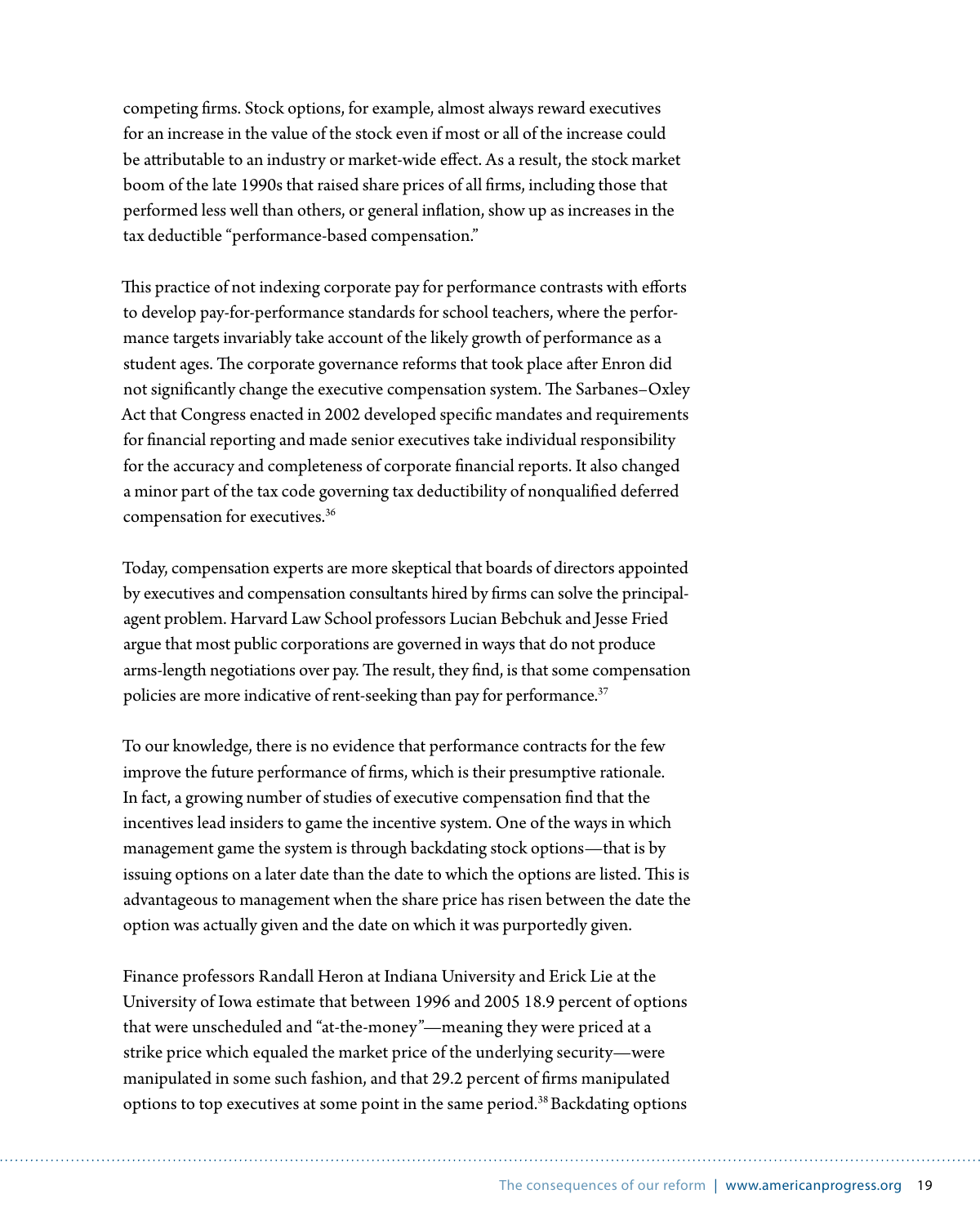has aroused considerable ire, including in Congress, where Sen. Charles Grassley  $(R-IA)$  pressed officials to take action on the grounds that "it is behavior that ... is disgusting and repulsive."39

Backdating is not, however, per se illegal. The law allows a firm's compensation committee to run a stock option granting program as it sees fit as long as it discloses what it is doing to investors, does not seek tax-advantaged treatment for payments that would not meet the IRS's interpretation of incentive pay in section  $162(m)$ , and properly reports the backdated option in its financial statements.<sup>40</sup> Failure to disclose the facts about backdating options rather than the backdating process itself was the crux of the mid to late 2000s backdating scandal that led federal prosecutors and investors to go to court against companies and executives that seemed to exploit backdating for personal gain and possible misuse of the tax treatment of incentive pay.<sup>41</sup>

Other modes of gaming incentive compensation systems, such as springloading options—the practice of awarding stock options right before a positive announcement expected to boost share prices—also may or may not be legal, depending on the circumstance. To an outside observer, they seem similar to the illegal insider trading that the Security and Exchange Commission is supposed to monitor, but in 2006 then SEC commissioner Paul Atkins raised the hackles of many analysts by declaring that such manipulation of the incentive system was not only legal but also good for the firm. His argument was that since the executives made more money from the inside information the firm would be need fewer options to retain their services.<sup>42</sup>

Erroneous financial statements and other improper reporting are of course not legal. Yet evidence produced by the Government Accounting Office and the Securities and Exchange Commission shows that such behavior is surprisingly frequent.<sup>43</sup> Researchers who have examined financial restatements in the GAO data generally find that erroneous statements are related to the incentive compensation contracts paid company executives, who presumably benefit from the misstatements. 44

Eight of ten studies of the SEC data find that improper reporting is more frequent when CEOS and presumably other top executives have incentive compensation contracts that would allow them to benefit. But accounting professor Chris Armstrong at the University of Pennsylvania and business professors Alan D. Jagolinzer and David F. Larcker of Stanford University, have challenged this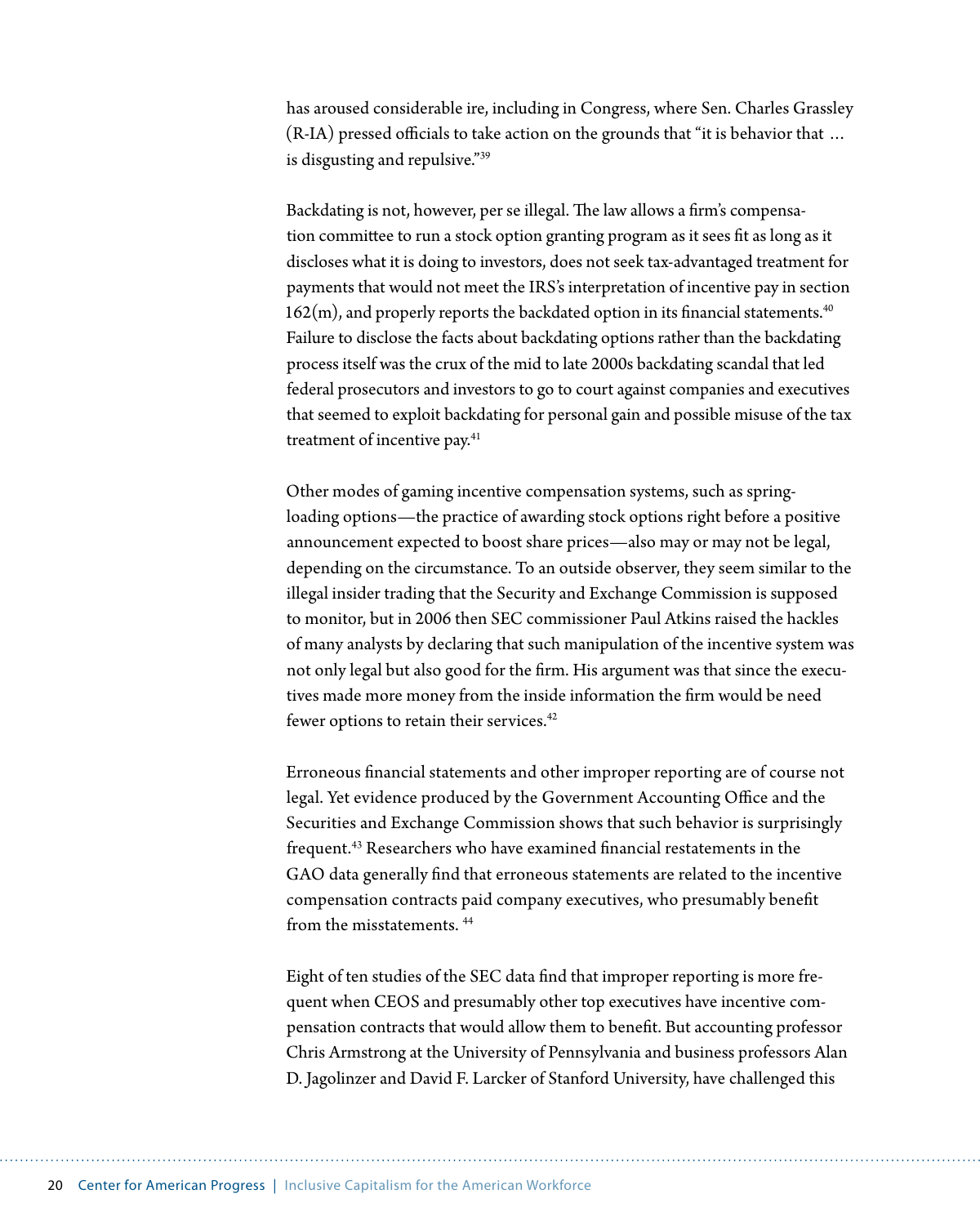finding with a propensity score analysis that matches CEOs in a better way than the earlier work. They find firms where CEOs have relatively higher levels of equity incentives have, if anything, fewer accounting irregularities than others.<sup>45</sup> Their finding does not deny that improper reporting is common nor that it may be economically motivated but rather questions the ability of economists to explain it with measured incentives to the CEO.

Finally, business management professors Gerard Sanders of Brigham Young University and Donald Hambrick of Penn State University find that firms whose CEO compensation packages were loaded with options had greater variation in performance than other firms.<sup>46</sup> If the gains to the winners exceed the losses to the losers, this would raise total output and would likely be in the interest of the broader economy, though not to risk-averse shareholders. But Sanders and Hambrick found that riskier behavior produced more big losses than big gains. The upshot: The executive options led them to take risky actions that could result in big payoffs for the executives, but the risky actions more often hurt the firms and economy.

The view that the narrow incentive compensation system based on rewarding only a few executives does not work is now more widespread. In December 2009, Jeff Immelt, the chairman and chief executive of General Electric Co. stated it best when he said: "We are at the end of a difficult generation of business leadership … tough-mindedness, a good trait, was replaced by meanness and greed, both terrible traits. Rewards became perverted. The richest people made the most mistakes with the least accountability."47

Harvard Business School professors Rakesh Kurana and Andy Zelleke reflect the new skeptical thinking about the ability to set up incentive compensation systems that resolve the principal-agent problem that is their presumed intent. They argue that most management-operated corporations in the 1990s and 2000s set up executive compensation plans "for the purpose of creating vast wealth for senior executives," rather than for developing their firms and the economy.<sup>48</sup> Indeed, in June and July 2009 the Harvard Business Review ran a blog in which compensation experts debated "how to fix executive pay," which presumed that the system of pay setting was not working right.<sup>49</sup>

What impresses us is the difference between the evidence that broad-based incentive systems work to strengthen the link between pay and performance in ways that improve the operation of the economy and the evidence that the current narrow-based incentive system either does not work or works perversely.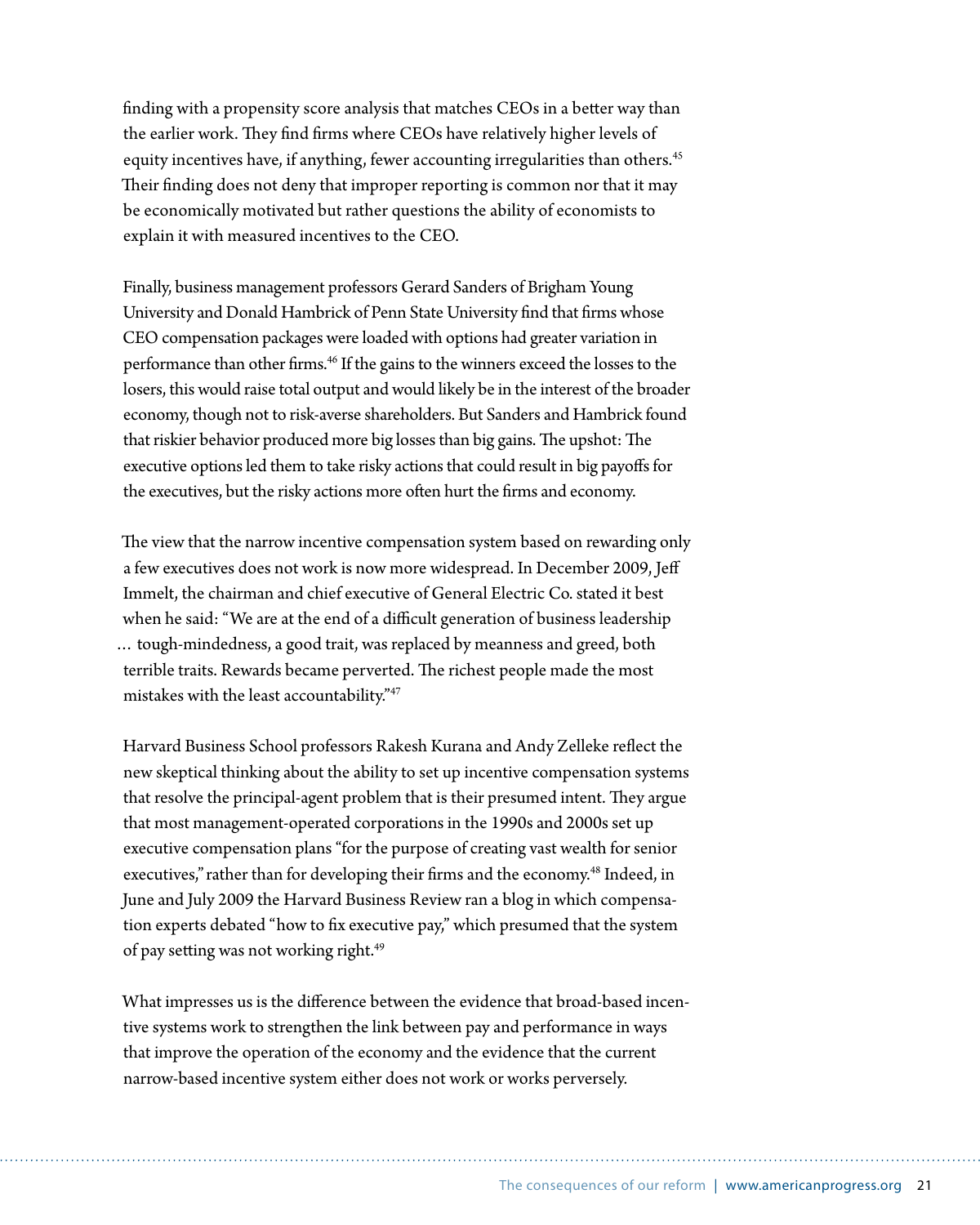### <span id="page-27-0"></span>The implications of reform

#### Taxes

Limiting tax deductions of incentive pay only to systems that are broad-based might seem to be a minor technical tweak of a particular part of the tax code. It is much more than that. This policy reform would eliminate a part of the code through which taxpayers subsidize the pay of top executives and others who receive income for narrowly focused equity and profit/gain sharing plans such as nonqualified stock options, certain restricted stock plans, performance shares, bonuses, annual cash incentives, long-term incentives, and other performancebased plans that appear to have failed to give the right signals to decision-makers as opposed to broad-based incentive plans that are more likely to do so.

There is limited evidence on the magnitude of tax deductions for nonqualified plans overall that suggests that the deductions are huge. In 2010 the Senate Permanent Committee on Investigations released Internal Revenue Service estimates based on corporate year-end tax returns between July 1, 2007 and June 30, 2008 that showed corporations deducted a total of \$86 billion in stock option deductions alone. $^{50}$  The committee noted that the deductions were \$52 billion more than the stock option expense item shown on the books of the same corporations.

The propriety of these deductions angered Sens. Carl Levin (D-MI) and John McCain (R-AZ) such that they proposed a bill to end "excessive corporate deductions for stock options."<sup>51</sup> The committee's data relate solely to stock options so that the deductions for all nonqualified plans have to be much larger. $52$  Our analysis of Standard and Poor's Execucomp database given earlier also indicates that the corporate deductions for narrowly-based incentive plans—those covering the top 5 percent of employees—are likely to be huge, since most of the relevant forms of incentive pay is in compensation plans that cover top earners only.

In short, taxes not collected as a result of substantial corporate tax deductions related to plans labeled as "performance-based" under the current reading of Internal Revenue Code Section  $162(m)$  constitute a significant use of federal tax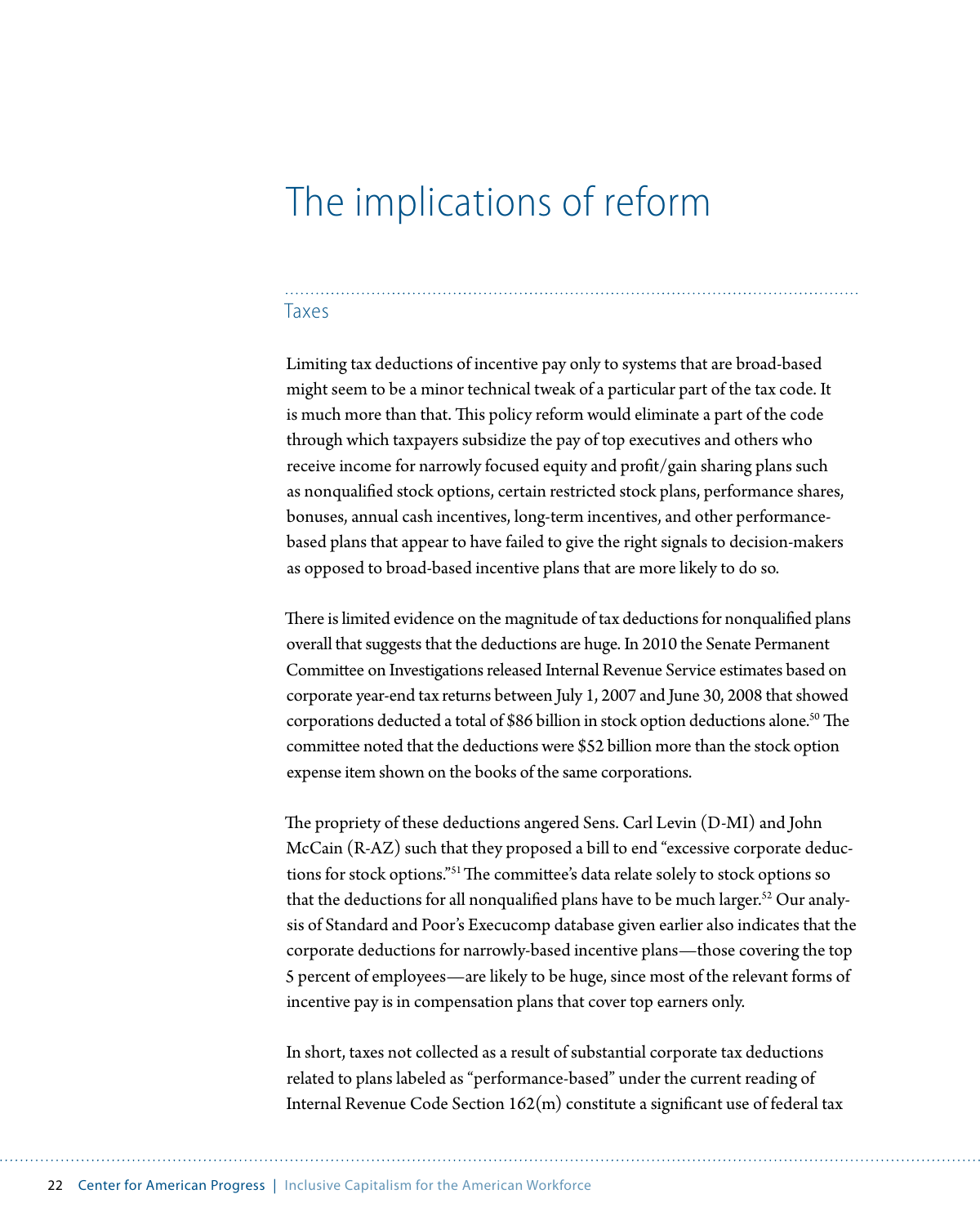<span id="page-28-0"></span>resources. Since these plans are not "qualified" plans under ERISA, they are not subject to the rules of nondiscrimination and fairness in using taxpayer resources in this way. The rising importance of capital-related labor earnings and its contribution to inequality, and the evidence that some beneficiaries game the system rather than improve the performance of the economy indicates that this is a poor way to expend federal tax money.

# Company responses

We consider the possible responses of firms to the proposed reform according to their current use of incentive-based compensation systems. Let's consider first those firms that have inclusive capitalist incentive compensation plans for the bulk of their employees.

Some of these firms would likely find that their current incentive compensation plans are sufficiently broad-based to fit the new requirement for tax deductions or that their current plans could be tweaked modestly to fit the new rules. Based on publicly available SEC filings, for example, we believe that many of Google's equity sharing plans would likely comply under this policy as would those of Cisco noted above. These broad-based incentive plans would likely largely maintain their current corporate tax deductions under the new law without changing substantively their modes of pay. Based on publicly available information broadly discussed in the media, among the Fortune 100 alone, for example, Microsoft  $(36)$ , UPS  $(43)$ , Apple (50), Cisco (58), Intel (62), and Publix Supermarkets (99) have received media meaningful attention for having inclusive broad-based incentive plans.

But some firms would likely find their current incentive compensation systems to be "top-heavy" with too much capital-related income going to a few high earners in the firm to qualify for tax-favored treatment. Since our reform would make maintaining the status quo more costly, firms in this second category would have an incentive to change their incentive plan. Their management and boards would have to decide whether it would be better to redesign their plans and include the bulk of employees to achieve tax-qualified status or to maintain their current topheavy balance and pay the taxes associated with their current plan.

It is possible that some firms might choose to discard their current broad-based incentive compensation plans and to focus all incentives on executives just as some firms have dropped pension or health insurance plans for all employees under ERISA while maintaining plans for executives or other highly paid work-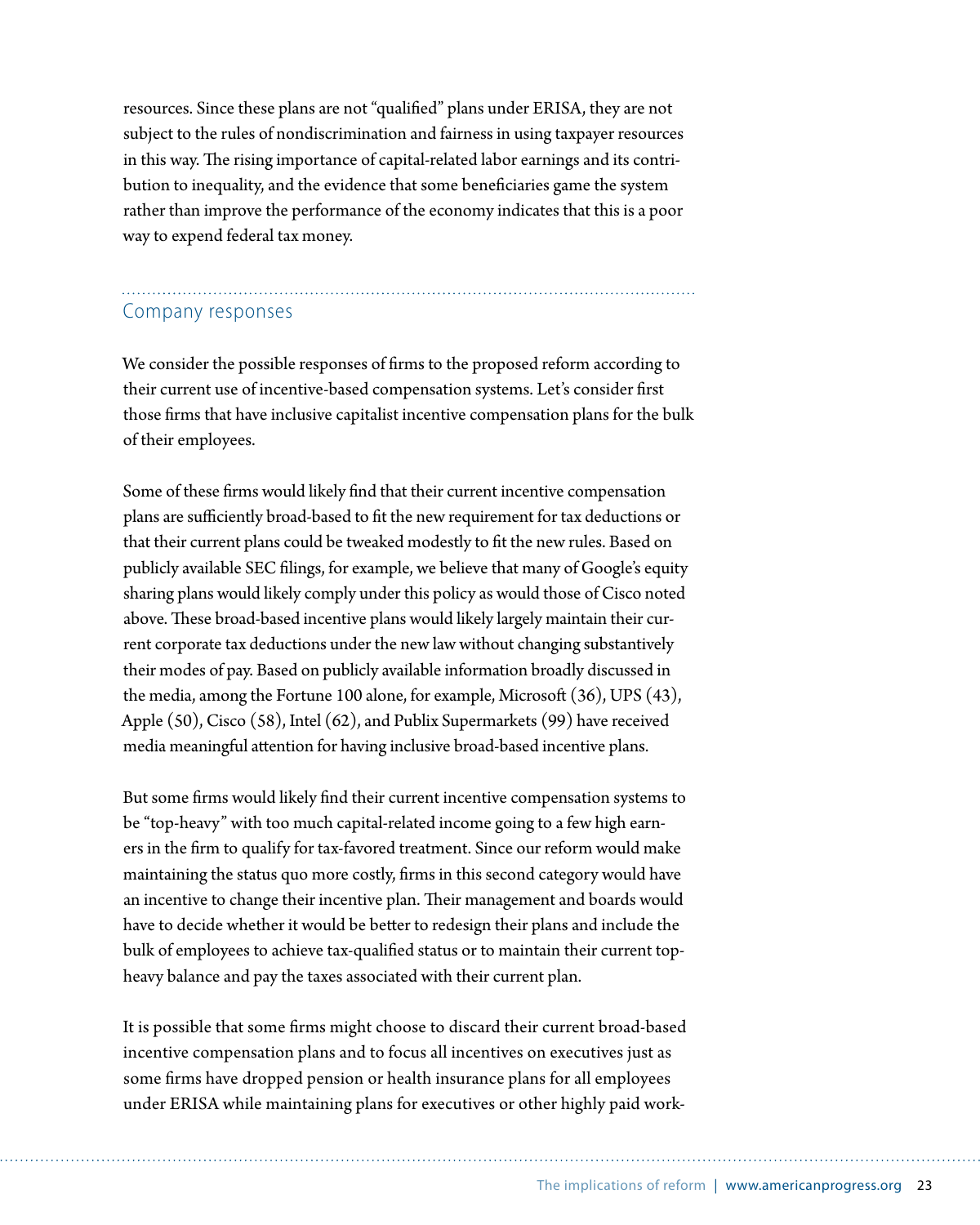ers. Yet the senior management at these companies presumably instituted broadbased plans for workers as part of a profit-maximizing competitive strategy, so closing down such a plan would seem to be unlikely. It is hard to imagine, for example, that companies in the Fortune "100 Best Companies to Work For in America" that have broad-based profit/gain sharing, employee stock ownership or stock option plan would close their plans.<sup>53</sup> Still it is a possible response and merits attention.

Consider next a third category of firms-those that currently have incentive systems for a small number of executives and highly paid workers but do not extend these plans to other workers according to public data. Our analysis of the best available information on a sample of Fortune 100 firms from the SEC public data says that this is probably true for Bank of America, Hewlett Packard, IBM, Costco, Target, Medco Health Solutions, Best Buy and Fed Ex as a few illustrative examples, although our analysis of SEC filings from 1997-2010 suggest that Bank of America has at least one equity plan that appears to extend to more than 5 percent of its employees. The information in SEC filings regarding performancerelated incentive plans varies by company so that some of these firms may in fact have broader-based systems than we could discern from the public record.<sup>54</sup> The choice of firms with narrowly-based plans would be between introducing a broadbased or broader-based plan to obtain tax benefits or to maintain the current plan, though possibly at lower levels, and to pay corporate taxes on this expenditure. Since the tax cost of the nonqualified incentive system to the corporation would rise unless the firm expanded coverage to many more employees, some of these firms would expand coverage and meet the goal of increasing access to capital incomes to more workers.

But other firms in this group might decide that the costs from expanding coverage would fall short of the benefits and would be willing to pay their top layer of employees incentive pay even at the additional cost. This would direct additional shareholder attention at the efficacy of the performance systems. At the minimum, the government would no longer be subsidizing the benefits to a small number of highly paid workers.

Finally there are the firms that have no incentive systems at all. To the extent that some of these firms eschew pay for performance and financial participation through lack of knowledge, we would expect the new law to direct their attention at the potential benefits from such compensation systems. They can only add to the number of workers covered by such systems.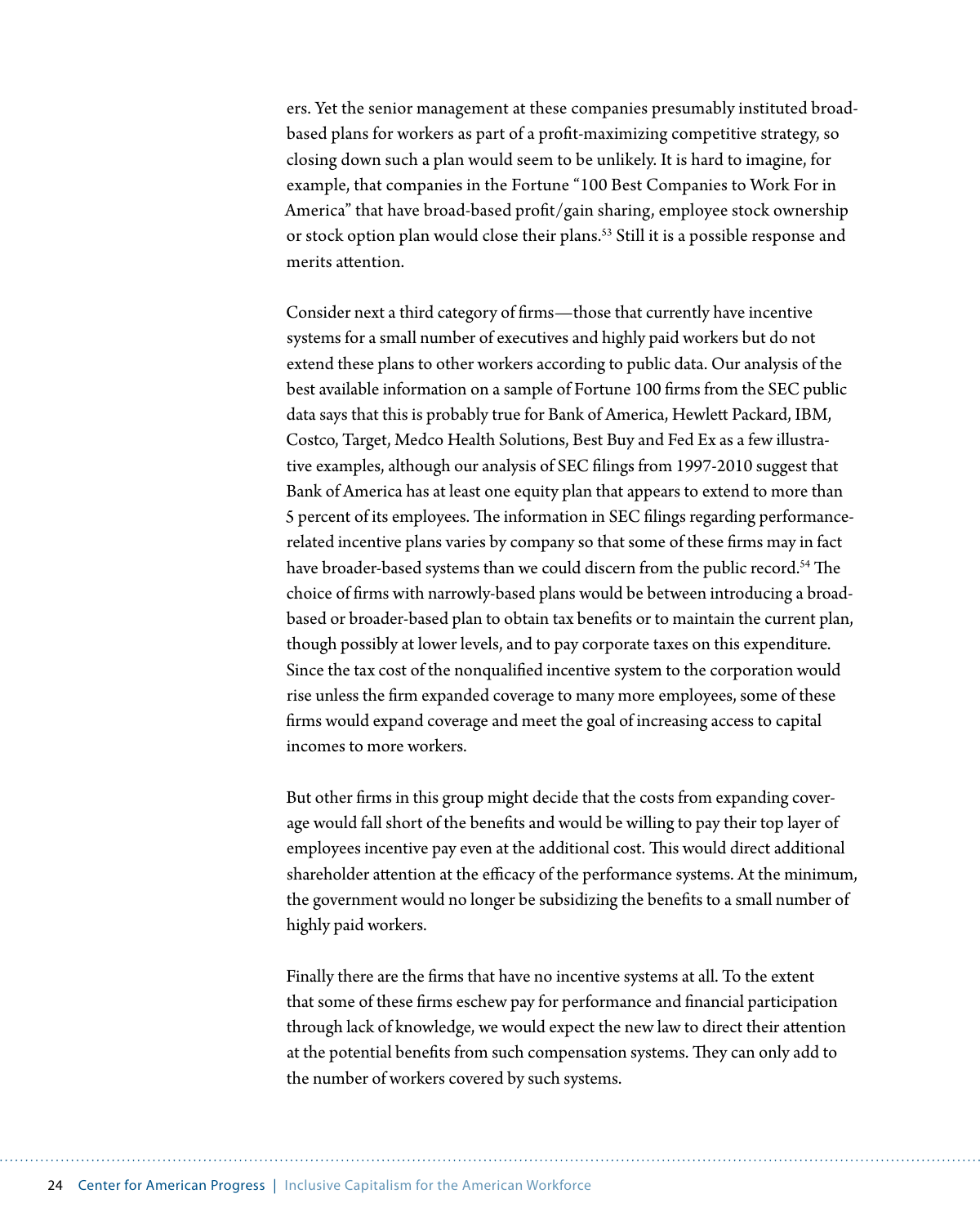It is difficult, of course, to predict how many firms fit into the different categories described above and the proportion within each category that would respond in the anticipated ways. To get some notion of the incentives facing the firms to which they would presumably respond, we assessed the impact of our proposed policy on several large Fortune 500 companies that currently have broad-based equity or profit sharing programs and are viewed as models that other firms imitate. As noted, many of these firms would likely meet the criterion for tax-qualified status and thus have no reason to change their plans.

By contrast, data from the SEC filings of one of the largest Fortune 100 firms that has a narrowly defined incentive compensation plan places it into the category of firms that would have to make a big change in policy to quality for tax favored treatment. Including all employees in this plan would force this firm to re-evaluate its incentive pay system. If the company were to spend the same amount as it currently does, then it would have to figure out a way to include a broader group of employees in its plans or make the stock awards for managers considerably smaller and include many other employees. Or it could pay taxes on its narrowly based incentive plan.

Given that firms with broad-based incentive compensation plans at present are likely to fit under the nondiscrimination/top heavy rules that we propose, we expect that our policy will increase the extent of inclusive capitalist compensation just as Congress's limitation of tax deductions for pension and health insurance plans spurred firms to develop those plans for all workers. Because many corporations in a variety of industries function successfully with broad-based plans that link labor earnings to capital income, we would expect to see those firms becoming the models for corporations that have not used those plans. Compensation consultants would presumably benchmark clients' performance against corporations that have successfully used broad-based plans.

There is one final problem with how our plan is likely to work. Some firms might try to game our proposed reform much as they have gamed the current system. They would institute broad-based profit-sharing plans to qualify for the tax status but in fact just redefine the current fixed wages of their employees as "profit sharing" so that they would comply without actually running a pay-for-performance scheme for all workers. Whenever a tax system offers lower rates on one form of payment than another, people will seek to rearrange their finances to gain the tax incentives. As noted, some firms have sought to meet ERISA requirements for qualified pension and health plans by using multiple plans to hide the actual distribution of the benefits. But this has not been a common response.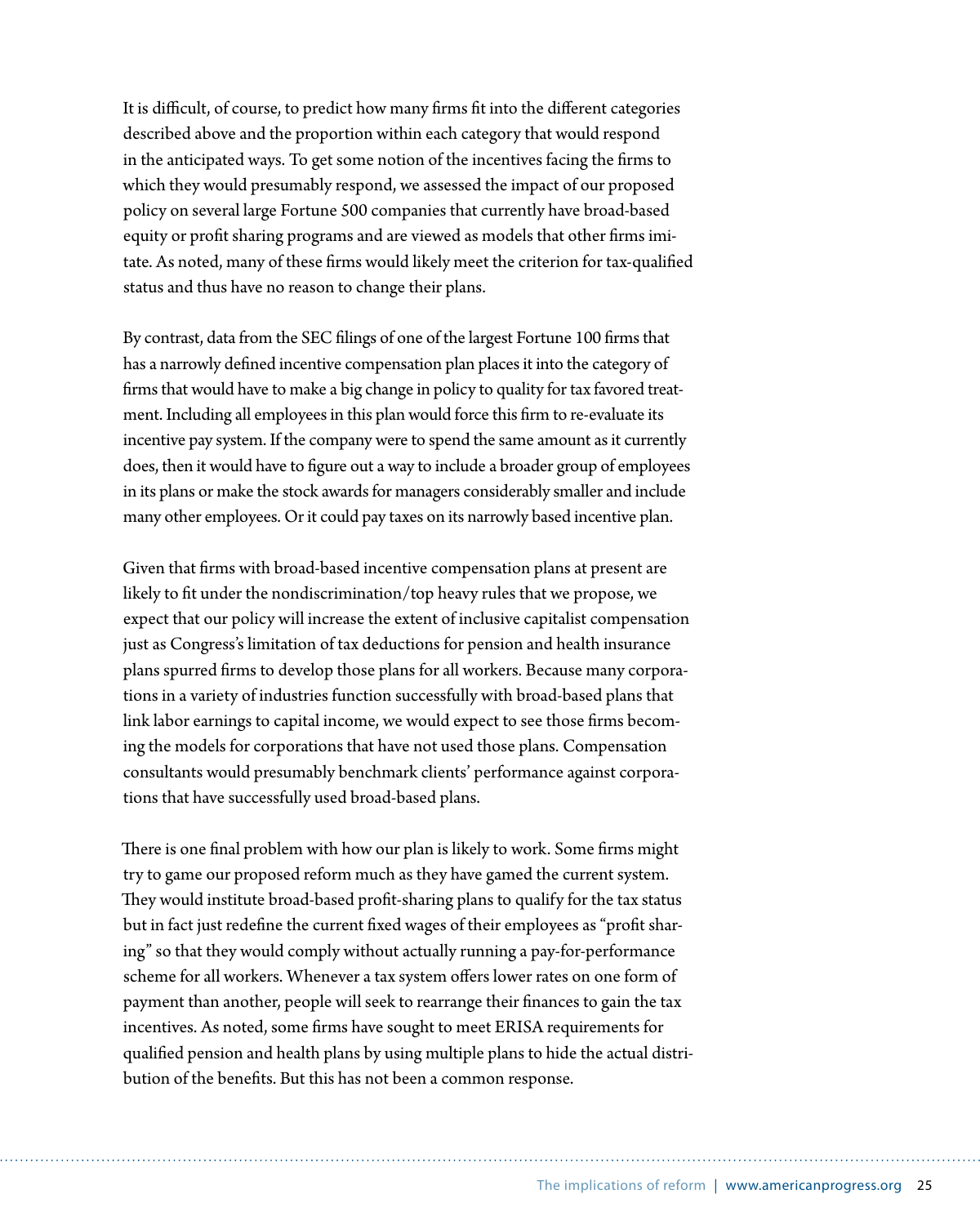<span id="page-31-0"></span>The IRS has experience in assessing the "reasonableness" of management salaries in privately owned firms and could presumably readily build up similar experience in determining bogus pay for performance schemes. If this turned out to be a major problem, we would recommend a strong penalty for such fraud.

#### Worker responses and risk

Our analysis of worker behavior in *Shared Capitalism at Work* and the analyses of other studies show that workers respond positively to incentives associated with access to capital income.<sup>55</sup>As noted, most American workers say that they would prefer being worker-owners or participants in profit sharing to working simply for wage and salary pay. But it could be that workers are incorrectly assessing their own best interests.

The theory of diversification suggests that workers should diversify their capital assets rather than rely on ownership stakes or profit sharing from the performance of their employer. Analysts of retirement income find that many workers invest large proportions of their 401k defined-contribution pension savings in a company stock account. The stock market crashes of 2000 and 2008 devastated the savings of workers who invested too much in their own company stock in 401k plans.

There are more and less risky forms of employee stock ownership. Buying company stock with worker savings in a 401k plan from wages is more risky than getting a grant of company stock through an employee stock ownership plan, which is typically based on company contributions or loans to buy stock that is distributed to workers with tax incentives and not financed by worker savings. In ESOPs, workers do not typically pay for their shares with their savings or wage concessions.

Similarly, if workers receive a matching contribution in company stock in a 401k plan to encourage them to make contributions to their 401k plan as long as the contribution itself is diversified, then the company stock match is less risky. Restricted stock and stock options not funded with worker savings also have lower risk. When incentive pay comes on top of regular pay and benefits, rather than substituting for it, and is paid as part of the improved productivity that it creates, there is no problem of risk aversion.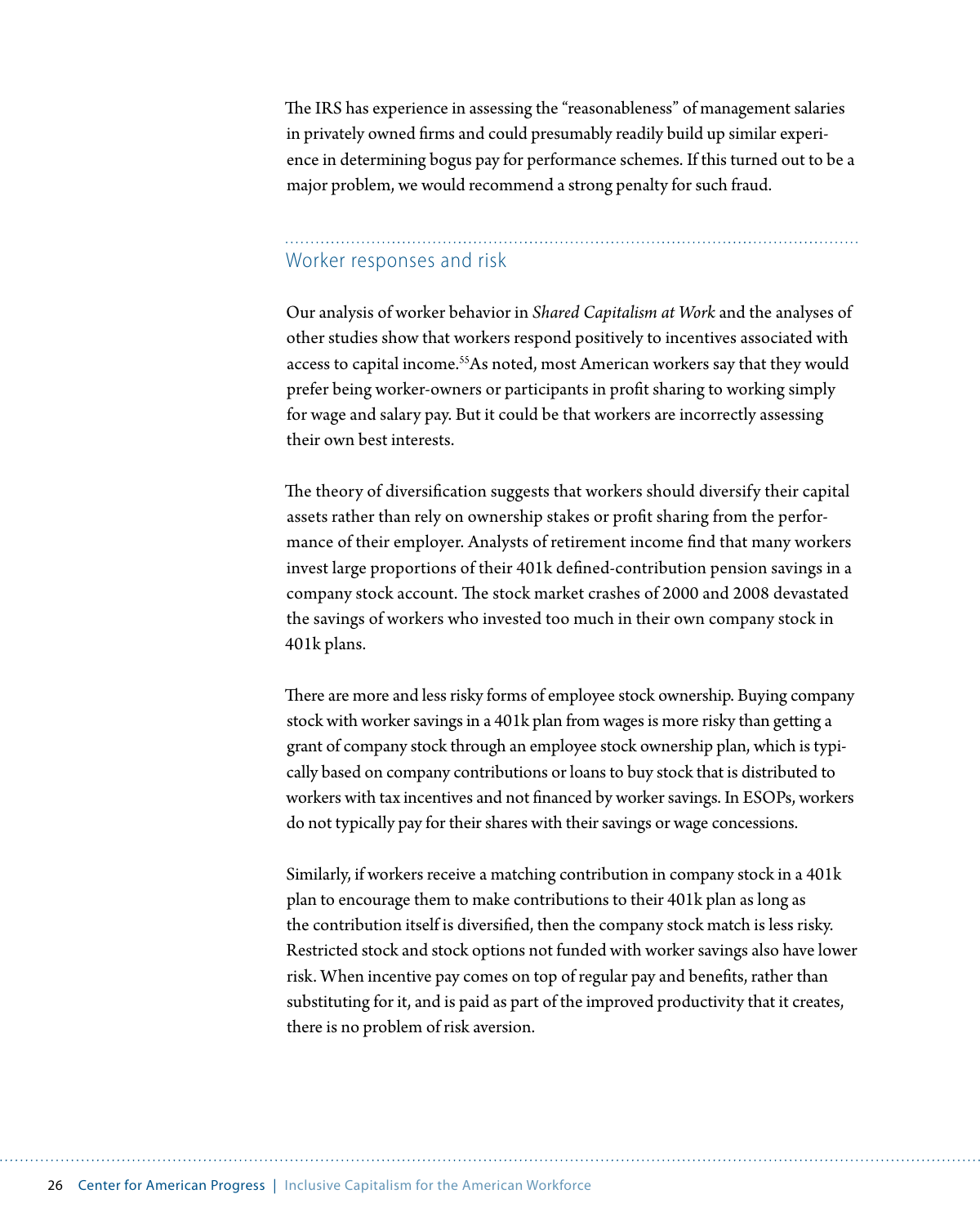In fact, this appears to be the case among workers at companies with inclusive capitalist incentive performance plans. Workers generally receive such pay on top of their regular pay and benefits, along the lines of efficiency wage or gift exchange theories of wages.<sup>56</sup> The magnitudes of typical performance gains are consistent with the typical profit and gain sharing bonuses.

Portfolio theory recommends diversification of assets to decrease risk, but this does not rule out company performance-based income for workers. We asked Harry Markowitz, who invented portfolio theory, to consider if stock in one's company could be part of an efficient diversified portfolio. The Markowitz chapter in our NBER volume makes it clear that it can.<sup>57</sup> Portfolio theory does not propose that everyone own a completely diversified basket of securitized assets worldwide, in which case there would be no home ownership, sole proprietorships, "principals" in corporations, or workers with shares in their company. The analysis by Markowitz indicates that with standard risk aversion parameters, workers can prudently hold on to about 10 percent of their own assets in employee stock ownership of their firm with only a modest loss in utility due to risk.

This suggests a potential corollary to our proposal would be to prohibit 401k plans from holding more than 10 percent of their assets in company stock funded by worker savings and to prohibit individual worker accounts from having more than 10 percent of their assets in company stock funded by worker savings. Company matches in stock not attributable to purchases from worker savings would be excluded from the 10 percent rule.

Finally, harking back to the discussion of job security and employment effects of incentive pay, to the extent that the variability in incentive pay substitutes for variability in employment associated with fixed wages and salaries, some workers will find that linking their pay to company performance will provide greater job security in recessions, which reduces the risk of job loss albeit at the cost of riskier earnings.<sup>58</sup>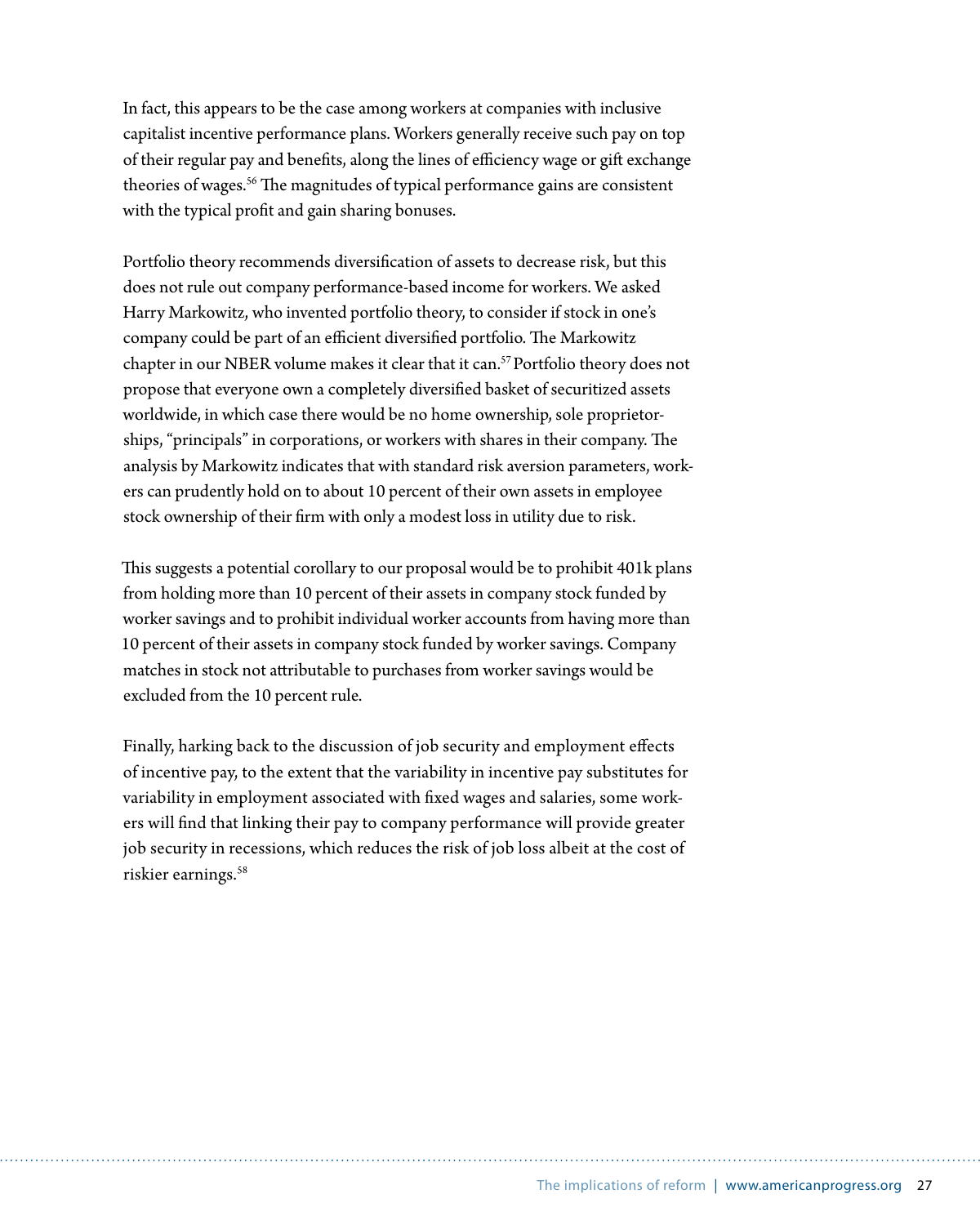### <span id="page-33-0"></span>Conclusion

Our nation needs to repair our economic system in ways that make the benefits of economic progress accessible to many more Americans. In an era when earnings based on access to capital income is a major source of pay for a few highly paid employees and not others, the use of federal tax deductions should not favor narrow incentive compensation capital income plans. Increasing the link between the pay of more regular employees and the performance of their firm through broad-based incentive compensation systems would expand the access of workers to capital income and help restore the relation between the growth of worker incomes and economic growth of the firm.

Our proposal would also reduce within-firm inequality in compensation differences between executives and the rest of the work force. Our analysis of how existing broad-based incentive compensation systems work demonstrates that the expansion of these systems would likely have positive effects on productivity that analysts have not found for existing narrow-based forms of incentive pay.

Extending ownership, profit, and gain-sharing incentives to more workers will not improve the earnings of all workers. Workers in firms that are doing badly will not see their earnings rise because of the performance of the firm. They will have to do what American workers in declining industries and firms have always done to improve their economic lot: move to new sectors or employers. But our proposal will lead to greater access to capital income for the middle class.

This proposed reform will spur greater efforts by firms to bring the benefits of ownership and decision-making responsibility to a larger proportion of the society. It will go a long way toward repairing the current system of tax deductions for incentive pay that supports firms that concentrate capital income programs at the top of the company. Bringing the benefits of incentive pay and capital ownership in the form of labor earnings related to capital incomes will strengthen American capitalism at a time when it desperately needs strengthening.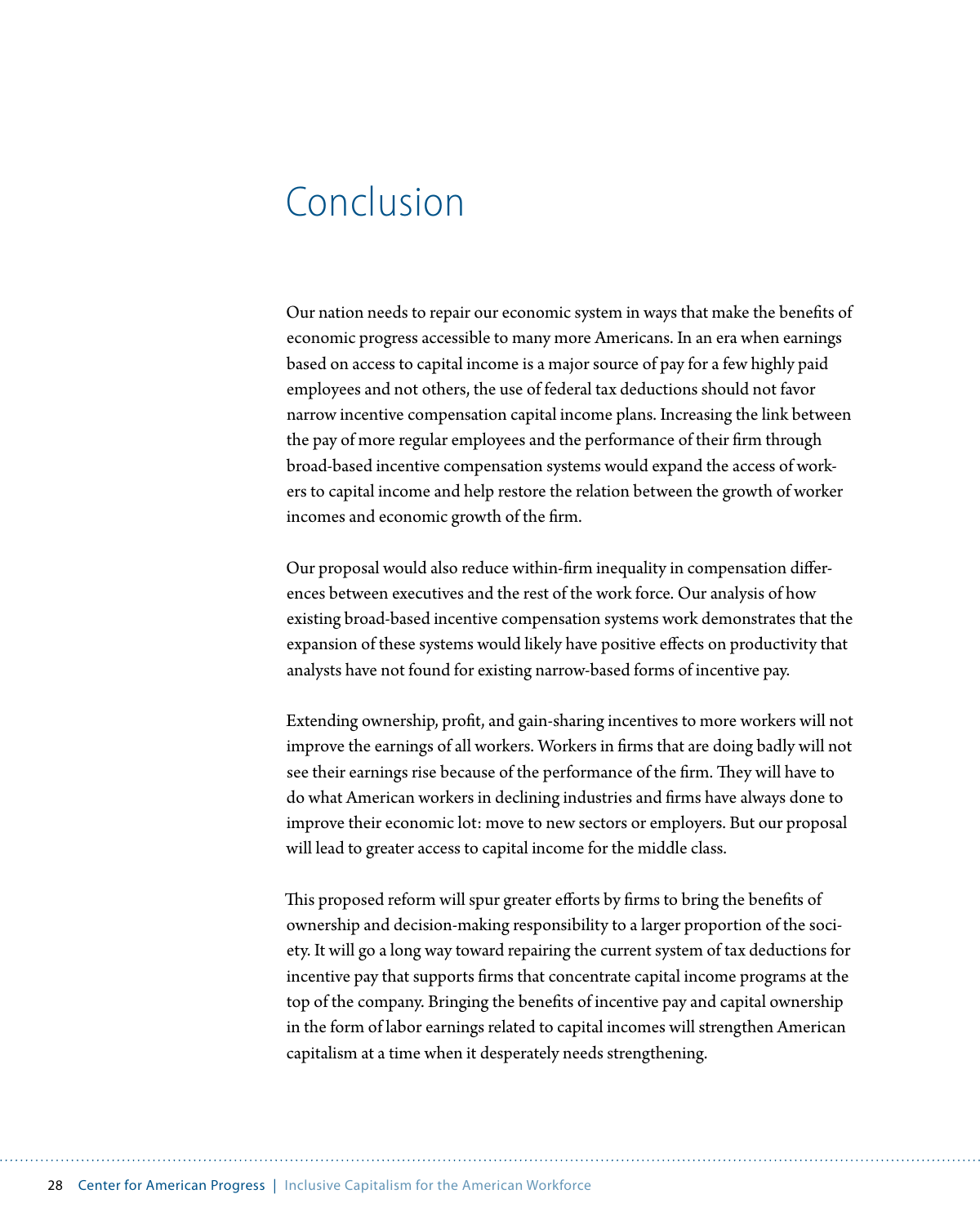### <span id="page-34-0"></span>Endnotes

- 1 This represents the inflation-adjusted earnings for the worker in the middle of the earnings distribution.
- 2 The CIA Factbook, which gives Gini coefficients for inequality for 135 countries around the world in 2008, records the United States as having the 41st highest of level inequality. See column listed as CIA Gini in, "List of countries by income inequality," available at http://en.wikipedia.org/wiki/List\_of\_countries\_by\_income\_equality. According to the OECD, the United States has the 27th highest Gini coefficient of the 30 OECD countries, surpassed only by Portugal, Mexico, and Turkey. See OECD, "Growing Inequality: Income Distribution and Poverty in OECD Countries" (2008), Figure 1.1, available at http://www.oecd.org/document/53/0,3343, en\_2649\_33933\_41460917\_1\_1\_1\_37419,00.html.
- 3 Indicative of the pattern in the recession, the Bureau of Labor Statistics, Weekly and hourly earnings data from the Current Population Survey shows an increase in the ratio of earnings for full time workers at the ninth decile to earnings at the first decile from 4.87 in 3<sup>rd</sup> quarter 2007 to 5.03 in 3<sup>rd</sup> quarter 2010.
- 4 Emanuel Saez and Thomas Pickety, "Income Inequality in the United States, 1913-1998," Quarterly Journal of Economics 118 (1) (2003): 1-39.
- 5 Scott Jaquette, Matthew Knittel, and Karl Russo, "Recent Trends in Stock Options." Working Paper 89 (U.S. Department of the Treasury, Office of Tax Analysis, 2003), p. 14 and Table 1, p, 28, bottom of table entitled "Pro-Rated Population Statistics, Total Spread Income, 1997-2001.
- 6 The calculations of profits on stock option exercises (which are referred to as "Total Spread Income" in the Office of Tax Analysis working paper in footnote v) are based on Standard and Poor's Execucomp, using the method of Mihir Desai, "The Corporate Profit Base, Tax Sheltering Activity, and the Changing Nature of Employee Compensation." Working paper 8866 (NBER, 2002). This method uses Execucomp's data on stock option profits to the top five in order to establish an estimate of all stock option profits in Execucomp corporations. The apparent decrease in stock options is partly explained by a concomitant large increase in another component of executive compensation, namely, restricted stock grants, which these numbers do not include.
- 7 Alan Krueger, "Measuring Labor's Share." Working paper 7006 (NBER, 1999), available at http://www.nber.org/tmp/34282-w7006.pdf. Comparing the income of an owner of a professional sports team to that of his player, Krueger notes that if the owner pays the player more and reduces his own salary by the same amount, labor's share would be unchanged. A more realistic example would be when executives reduce the pay of an entire workforce and increase their own pay by the same amount, labor's share would be unchanged.
- 8 The calculations of stock option exercises are based on Standard and Poor's Execucomp, using the method of Mihir Desai, "The Corporate Profit Base, Tax Sheltering Activity, and the Changing Nature of Employee Compensation."
- 9 President Ronald Reagan, Speech Presented at the White House, August 3, 1987. " Thomas Jefferson dreamed of a land of small farmers, of shop owners and merchants. Abraham Lincoln signed into law the 'Homestead Act' that ensured that the great western prairies of America would be the realm of independent, property-owning

citizens—a mightier guarantee of freedom is difficult to imagine…. I can't help but believe that in the future we will see in the United States and throughout the western world an increasing trend toward the next logical step, employee ownership. It is a path that befits a free people." President Barack Obama, comment on Employee Ownership on September 28, 2010, where he stated the he would "absolutely be interested in taking a look at it (legislation on ESOPs) … as "aligning the interests of workers with the interests of the company as a whole ... theoretically at least it's something that can help grow companies, because the workers feel like they're working for themselves, and they're putting more of themselves into their job each and every day. I think that it's something that can be encouraged," reported in Employee Ownership Report, vol xxx, (6) (Nov-Dec 2010)..

- 10 See "Wegmans Food Markets Inc.," available at http://www.answers. com/topic/wegmans-food-markets-inc; "Wegmans and Its Employees" (2008), available at [http://www.slideshare.net/ganeshramb/](http://www.slideshare.net/ganeshramb/wegmans-and-its-employees) [wegmans-and-its-employees](http://www.slideshare.net/ganeshramb/wegmans-and-its-employees).
- 11 Matthew Boyle, "The Wegman's Way," Fortune Magazine, January 24, 2005, available at [http://money.cnn.com/magazines/fortune/](http://money.cnn.com/magazines/fortune/fortune_archive/2005/01/24/8234048/index.htm) [fortune\\_archive/2005/01/24/8234048/index.htm](http://money.cnn.com/magazines/fortune/fortune_archive/2005/01/24/8234048/index.htm).
- 12 "Cisco Sysems/On the record: John Chambers," SFGate.com, February 29, 2004, available at http://articles.sfgate.com/2004-02-29/business/17412116\_1\_silicon-valley-cisco-systems-role-models.
- 13 Matt Hamblen, "Cisco's CEO Reflects on the Company at 20," Computerworld, December 20, 2004, available at[http://www.computer](http://www.computerworld.com.au/article/5525/cisco_ceo_reflects_company_20/)[world.com.au/article/5525/cisco\\_ceo\\_reflects\\_company\\_20/](http://www.computerworld.com.au/article/5525/cisco_ceo_reflects_company_20/).
- 14 Douglas Kruse, Richard Freeman, and Joseph Blasi, eds., Shared Capitalism at Work: Employee Ownership, Profit and Gain Sharing, and Broad-based Stock Options (Chicago: University of Chicago Press, 2010), p. 41-76.
- 15 Douglas Kruse, Richard Freeman, and Joseph Blasi, eds., Shared Capitalism at Work: Employee Ownership, Profit and Gain Sharing, and Broad-based Stock Options (Chicago: University of Chicago Press, 2010), p. 65.
- 16 Employees on probation, part-time employees, and employees who have not reached certain reasonable minimum tenure requirements, as would represented employees who chose not to participate, could be excluded. The policy would not apply to purely individual incentive plans, such as sales commissions.
- 17 Many firms with shared capitalist forms of compensation have multiple incentive plans to encourage workers along different margins. Thus, the nondiscrimination and top-heavy protections would have to cover not only each plan separately but the entire group as a whole. Ideally, companies would have a single plan for stock options, a single plan for profit sharing, and so forth and would specify how each plan works separately and how they work as a group in ways that shareholders, employees, and the government could easily and transparently understand the full structure of compensation and who benefits.
- 18 Government Accountability Office, "Private Pensions: Top-Heavy Rules for Owner-Dominated Plans" (2000), cites the Revenue Act of 1942, p. 77-753, 162.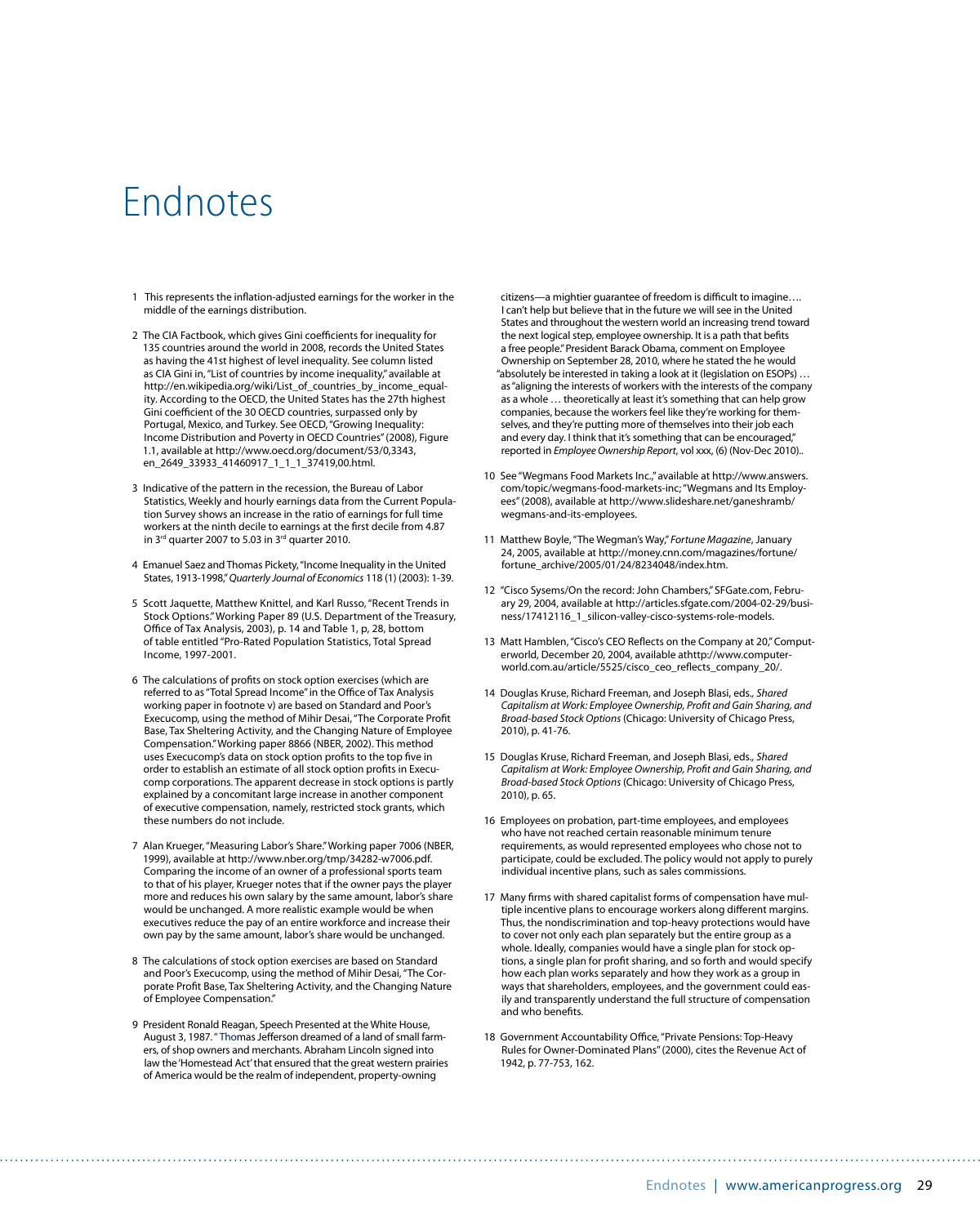- 19 Government Accountability Office, "Private Pensions," p 6.
- 20 U.S. Treasury as quoted in Government Accountability Office, "Private Pensions," p. 43.
- 21 See Anne E. Moran, "Reasonable Compensation, 390-4th Tax Mgmt. Portfolio" (Washington: Bureau of National Affairs, 2009).
- 22 These include the 1984 Golden Parachute provisions that deny tax deductions to employers and impose an additional tax on employees receiving "excess" golden parachute payment efforts, the 1993 denial of tax deductions of executive pay beyond \$1 million, and the 2004 tax change regarding nonqualified deferred compensation arrangements.
- 23 Jeff Martin, Henry Atkins, and J. Henry Oehmann III, "The road ahead: executive compensation provisions for TARP recipients under the American Recovery and Reinvestment Act of 2009" (Washington: Grant Thornton, 2009).
- 24 Indicative of the relation between broad-based incentive pay systems and worker well-being, the latest list of Fortune's 100 best employers shows that 4 of the top 10 were firms with extensive broad-based incentive programs. (See, "100 Best Companies to Work For," CNN Money, available at http://money.cnn.com/magazines/fortune/bestcompanies/2010/.) The National Center for Employee Ownership analysis of the firms on the 100 best employers' list over time shows that this is a general pattern.
- 25 Eric C.A.Kaarsemaker, "Employee ownership and its consequences: Synthesis-generated evidence for the effects of employee ownership and gaps in the research literature" (York: University of York, 2006).
- 26 Steven F. Freeman, "Effects of ESOP Adoption and Employee Ownership: Thirty years of Research and Experience." Working Paper 07-01 (Organizational Dynamics Programs, University of Pennsylvania, 2007).
- 27 C. Doucouliagos, "Worker participation and productivity in labor-managed and participatory capitalist firms: a meta-analysis" Industrial and Labor Relations Review 49(1) (1995): 58-77; Douglas Kruse and Joseph Blasi, "Employee Ownership, Employee Attitudes, and Firm Performance: A Review of the Evidence," in David Lewin, Daniel J.B. Mitchell, and Mahmood A. Zaidi, eds., Human Resources Management Handbook, Part 1 (Greenwich: JAI Press, 1997); Martin L. Weitzman, Martin L and Douglas Kruse, "Profit Sharing and Productivity," in Alan Blinder, ed., Paying For Productivity: A Look at the Evidence (Washington: Brookings Institution, 1990).
- 28 N. Frohlich, J. Godard, J. A. Oppenheimer, and F. A. Starke, "Employee versus conventionally- owned and controlled firms: An experimental analysis," Managerial and Decision Economics 19 (4/ 5) (1998): 311-26.
- 29 Suzanne J. Peterson and Fred Luthans, "The Impact of Financial and Nonfinancial Incentives on Business-Unit Outcomes Over Time," Journal of Applied Psychology 91 (1) (2006): 156-165.
- 30 Oxera, "Tax-advantaged employee share schemes: Analysis of productivity effects, Reports 1 and 2" (2007).
- 31 Kruse, Freeman, and Blasi, eds., Shared Capitalism at Work,
- 32 Kruse, Freeman, and Blasi, eds., Shared Capitalism at Work, p. 276
- 33 For examples, see Industry Week's Best Plants Profile at Peter Alpern, "Batesville Casket Co.: IW Best Plants Profile 2009" Industry Week, December 16, 2009, available at [http://www.industryweek.com/](http://www.industryweek.com/articles/batesville_casket_co-_iw_best_plants_profile_2009_20624.aspx?Page=1) [articles/batesville\\_casket\\_co-\\_iw\\_best\\_plants\\_profile\\_2009\\_20624.](http://www.industryweek.com/articles/batesville_casket_co-_iw_best_plants_profile_2009_20624.aspx?Page=1) [aspx?Page=1.](http://www.industryweek.com/articles/batesville_casket_co-_iw_best_plants_profile_2009_20624.aspx?Page=1)
- 34 Margaret Blair, Douglas Kruse, and Joseph Blasi, "Is Employee Ownership an Unstable Form? Or a Stabilizing Force?" in Thomas Kochan and Margaret Blair, eds., Corporations and Human Capital (Washington: The Brookings Institution); Craig Ben, and John Pencavel, "The Behavior of Worker Cooperatives: The Plywood Companies of the Pacific Northwest," American Economic Review, 82 (1992 and 1993): 1083-1105; "The Objectives of Worker Cooperatives," Journal of Comparative Economics 17 (2) (June), p. 288-308; Douglas Kruse,

"Profit Sharing and the Demand for Low-Skill Workers," in Richard Freeman and Peter Gottschalk, eds., Generating Jobs: Increasing the Demand for Low-Skill Workers. (New York: Russell Sage Foundation, 1998), p. 105-153; Douglas Kruse, Richard Freeman, and Joseph Blasi, "Do Workers Gain by Sharing? Employee Outcomes Under Employee Ownership, Profit Sharing, and Broad-based Stock Options," in Kruse, Freeman, and Blasi, eds., Shared Capitalism at Work: Employee Ownership, Profit Sharing, Gainsharing, and Broad-based Stock Options (Chicago: University of Chicago Press); John Logue and Jacquelyn Yates, "The Real World of Employee Ownership" (Ithaca: Cornell University Press); Rhokeun Park, Douglas Kruse, and James Sesil, "Does Employee Ownership Enhance Firm Survival?" in Virginie Perotin and Andrew Robinson, eds., Advances in the Economic Analysis of Participatory and Self-managed Firms, Vol. 8 (Greenwich: JAI Press, 2004); John Pencavel, Worker Participation: Lessons from the Worker Co-ops of the Pacific Northwest (New York: Russell Sage Foundation, 2002); Michael Quarrey and Corey Rosen, "Employee Ownership and Corporate Performance" (Oakland: National Center for Employee Ownership, 1993); Gorm Winther and Richard Marens, "Participatory Democracy May Go A Long Way: Comparative Growth Performance of Employee Ownership Firms in New York and Washington States," Economic and Industrial Democracy 18 (3) (1997): 393-422.

- 35 Jensen and Murphy famously claimed that executives were not being paid for their contribution to corporate wealth. Michael C. Jensen and Kevin J. Murphy, "Performance Pay and Top Management Incentives," Journal of Political Economy (1990): 225-265. Incentive-based pay would cure this problem and give them the incentives to make the right decisions.
- 36 This is Section 409A regarding nonqualified deferred pay, which imposed an additional tax on employees. See Joy Sabino Mullane "Incidence and Accidents: Regulations of Executive Compensation Through the Tax Code," Lewis & Clark Law Review (2009); and William Drennan, "The Pirates Will Party On!" Vermont Law Review (2008).
- 37 Lucien Bebchuk and Jesse Fried, Pay without Performance: The Unfulfilled Promise of Executive Compensation (Cambridge: Harvard University Press, 2004).
- 38 Randall Heron and Erick Lie, "What Fraction of Stock Option Grants to Top Executives Have Been Backdated or Manipulated?" Management Science 55 (4) (2009): 513-525. They also report that the twoday filing requirement that took effect on August 29, 2002 cut the fraction of grants that were manipulated in half, which implies that regulatory changes have the potential for altering at least this form of manipulation.
- 39 U.S. Senate Committee on Finance, "Grassley takes aim at stock options backdating, executive compensation tax loophole," Press release, September 6, 2006, available at [http://finance.senate.gov/](http://finance.senate.gov/newsroom/chairman/release/?id=fa3baac7-174f-4e3e-b16d-2eda0b6cec87) [newsroom/chairman/release/?id=fa3baac7-174f-4e3e-b16d-2ed](http://finance.senate.gov/newsroom/chairman/release/?id=fa3baac7-174f-4e3e-b16d-2eda0b6cec87)[a0b6cec87.](http://finance.senate.gov/newsroom/chairman/release/?id=fa3baac7-174f-4e3e-b16d-2eda0b6cec87)
- 40 A website that makes this point strongly http://www.backdatingisnotacrime.com/. Some analysts argue that backdating actually is in the interest of shareholders since it allows them to pay executives less than they would with genuine options by removing the risk premium associated with genuine options.
- 41 In November 11, 2010 the New York Times ran an article by Peter Lattman, whose title tells the story. Peter Lattman, "Backdating Scandal Ends With a Whimper," The New York Times, November 11, 2010, available at [http://dealbook.nytimes.com/2010/11/11/](http://dealbook.nytimes.com/2010/11/11/backdating-scandal-ends-with-a-whimper/?src=busln) [backdating-scandal-ends-with-a-whimper/?src=busln.](http://dealbook.nytimes.com/2010/11/11/backdating-scandal-ends-with-a-whimper/?src=busln)
- 42 See "Can Granting Stock Options Be Considered Insider Trading," White Collar Crime Prof Blog, July 10, 2006, available at http:// lawprofessors.typepad.com/whitecollarcrime\_blog/2006/07/can\_ granting\_st.html. The comment of Damon Silvers, general counsel of the AFL-CIO, captured the response of many business and financial market experts: "It's also true that if you let your employees steal from the cash register, you don't have to pay them that much." "Making Insider Trading Legal," The Big Picture, July 12, 2006, available at http://bigpicture.typepad.com/comments/2006/07/making\_insider\_.html.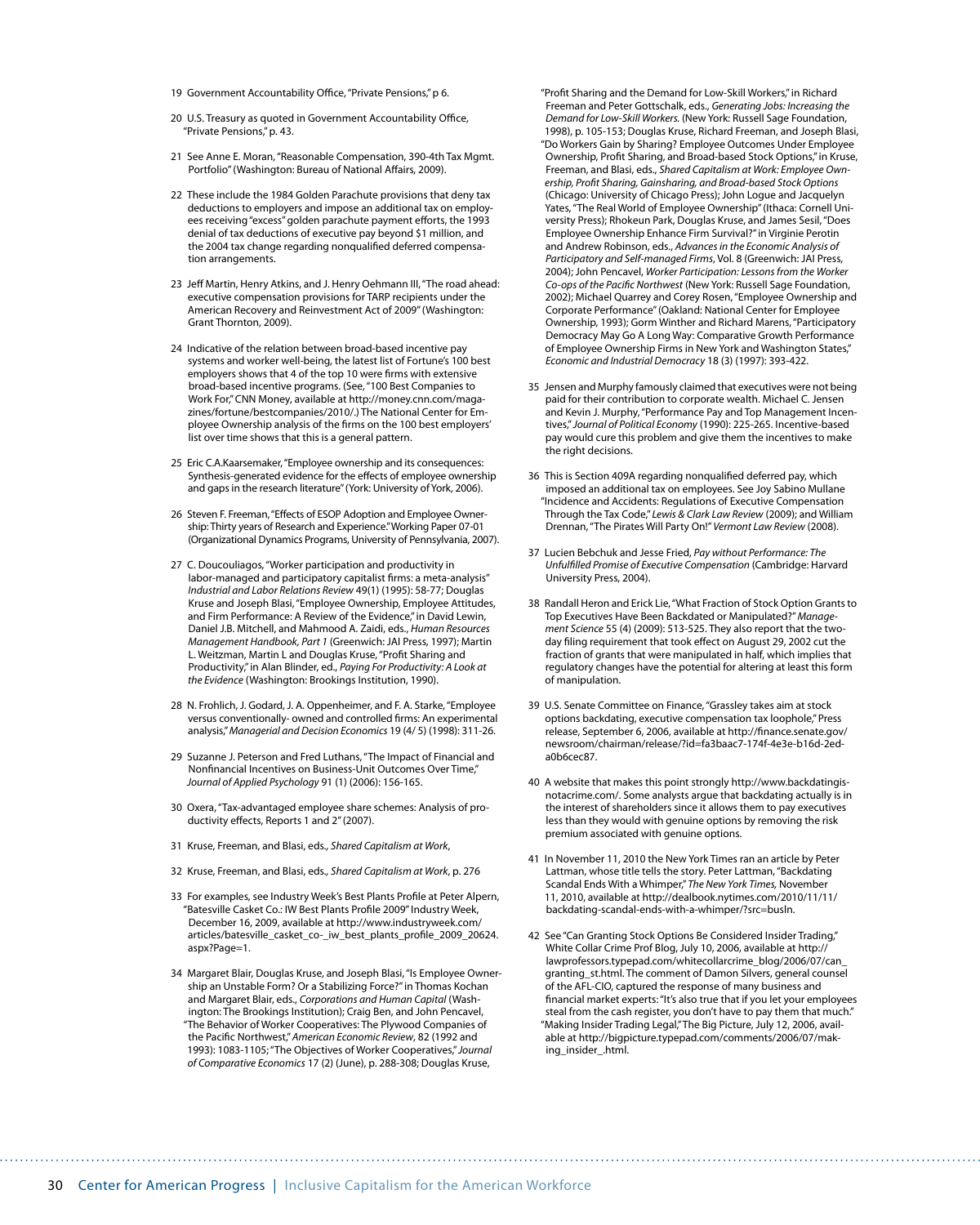- 43 Two data sets provide the relevant information. The Government Accountability Office has reported on financial statement restatements beginning with "Financial Statement Restatements: Trends, Market Impacts, Regulatory Responses, and Remaining Challenges" (2002), which most academic analyses have used. In 2007 the GAO issued "FINANCIAL RESTATEMENTS: Update of Public Company Trends, Market Impacts, and Regulatory Enforcement Activities," (2007), available at http://www.gao.gov/new.items/d06678.pdf, with the database downloadable from http://www.gao.gov/special. pubs/gao-06-1079sp/osm.html. The Securities and Exchange Commission issues quarterly reports of Accounting and Auditing Enforcement Releases, which can be downloaded from: http://www. sec.gov/divisions/enforce/friactions.shtml.
- 44 This is a large literature. See D. Bergstresser and T. Philippon, "CEO incentives and earnings management: Evidence from the 1990s," Journal of Financial Economics 80 (2006): 511-529. See also, N. Burns and S. Kedia, "The impact of performance-based compensation on misreporting," Journal of Financial Economics 79 (2006): 35-67, and the references they give.
- 45 Christopher Armstrong, Alan D. Jagolinzer, and David Larcker, "Chief Executive Officer Equity Incentives and Accounting Irregularities" Journal of Accounting Research (2010).
- 46 Wm. Gerard Sanders & Donald C. Hambrick, "Swinging for the Fences: The Effects of CEO Stock Options on Company Risk Taking and Performance" (Academy of Management, 2007).
- 47 See Francesco Guerrera, "GE Chief Attacks Executive 'Greed", The Financial Times, December 9, 2009, available at: [http://www.ft.com/cms/s/0/](http://www.ft.com/cms/s/0/fe1e3f7c-e507-11de-9a25-00144feab49a.html?nclick_check=1) [fe1e3f7c-e507-11de-9a25-00144feab49a.html?nclick\\_check=1](http://www.ft.com/cms/s/0/fe1e3f7c-e507-11de-9a25-00144feab49a.html?nclick_check=1).
- 48 Rakesh Khurana and Andy Zelleke, "You Can Cap The Pay, But The Greed Will Go On," The Washington Post, February 8, 2009, available at [http://www.washingtonpost.com/wp-dyn/content/](http://www.washingtonpost.com/wp-dyn/content/article/2009/02/06/AR2009020602794.html) [article/2009/02/06/AR2009020602794.html.](http://www.washingtonpost.com/wp-dyn/content/article/2009/02/06/AR2009020602794.html)
- 49 "How to Fix Executive Pay," Harvard Business Reivew Blog, available at http://blogs.hbr.org/hbr/how-to-fix-executive-pay/.
- 50 The stock option-related tax deduction is substantive relative to all corporate tax deductions and thus to federal corporate tax receipts. The IRS's 2007 Statistics of Income: Corporate Income Tax Returns, showed that the corporate income subject to tax in tax year 2007 was \$1.25 trillion on which was paid \$331.4 Billion in corporate taxes.
- 51 The Senate data was released on June 16, 2010 and is available at: "Senate Investigations Subcommittee Releases New Data on Excessive Corporate Stock Option Deductions Totaling \$52 Billion," Press release, June 16, 2010, available at [http://levin.senate.gov/](http://levin.senate.gov/newsroom/release.cfm?id=325708) [newsroom/release.cfm?id=325708.](http://levin.senate.gov/newsroom/release.cfm?id=325708) Sens. Levin and McCain have introduced S. 1491, the Ending Excessive Corporate Deductions for Stock Options Act.
- 52 Neither the Internal Revenue Service's Statistics of Income Division nor the Congress's Joint Committee on Taxation break out the corporate tax deductions for these nonqualified plans in their various reports. The Internal Revenue Service's "2007 Statistics of Income: Corporate Income Tax Returns" (2007), available at [http://](http://www.irs.gov/pub/irs-soi/07coccr.pdf) [www.irs.gov/pub/irs-soi/07coccr.pdf,](http://www.irs.gov/pub/irs-soi/07coccr.pdf) shows that while 5.868 million corporations file returns (p. 39 under number of returns in line 1), a full 3.87 million, presumably small businesses, have assets under a half a million dollars. We initially examine data on about 1.9 million corporations that file tax returns relevant to this subject on p. 39-40 where the corporations are broken down by the size of total assets. It is clear that the largest corporations clearly account for much of the associated "tax deduction." Under total deductions, there is a line item for Compensation of Officers for \$479.2 billion for all filing corporations in 2007 in Table 2, Returns of Active Corporations (p. 39). We note that the total tax deductions for "Compensation of Officers" amounts to \$101.42 billion for the 29,355 corporations with assets above \$50 million. The total deductions for "Compensation of Officers" amounts to \$77.99 billion for the 12,192 corporations with assets above \$250 million. This about one-third of 1 percent of all corporations with assets above half a million dollars actually accounts for a large share of this associated tax deduction.
- 53 The National Center for Employee Ownership conducts research annually on the percentage of Fortune Magazine's 100 Best Companies to Work For in America and regularly finds that 30-60 percent of those companies have various broad-based equity and profit sharing plans. In 2007, 56 percent of the companies that had stock on the list had broad-based equity plans. See National Center for Employee Ownership, "Employee Ownership Update" (2007). See also, February 1, 2006 where again more than half of the companies had broad-based employee ownership.
- 54 The variability in the information that corporations give in their SEC filings in the proxies and in proposed shareholder resolutions where the board requests approval for performance-related incentive plans, makes it hard to identify the exact number of employees participating in the plan and receiving benefits in any year.
- 55 Kruse, Freeman, and Blasi, eds., Shared Capitalism at Work.
- 56 Kruse, Freeman, and Blasi, eds., Shared Capitalism at Work.
- 57 See Harry M. Markowitz, Joseph R. Blasi, and Douglas L. Kruse, "Employee Stock Ownership and Diversification," Annals of Operations Research, 176 (1) (2010): 95-107. See also, Joseph Blasi, Harry Markowitz, and Douglas Kruse, "Risk and Lack of Diversification under Employee Ownership and Shared Capitalism," in Shared Capitalism at Work Douglas Kruse, Richard Freeman, and Joseph Blasi eds., (Chicago: University of Chicago Press, 2010). The paper also appeared as a NBER Working Paper.
- 58 This was part of the theme of Martin Weitzman, The Share Economy (Cambridge: Harvard University Press, 1984.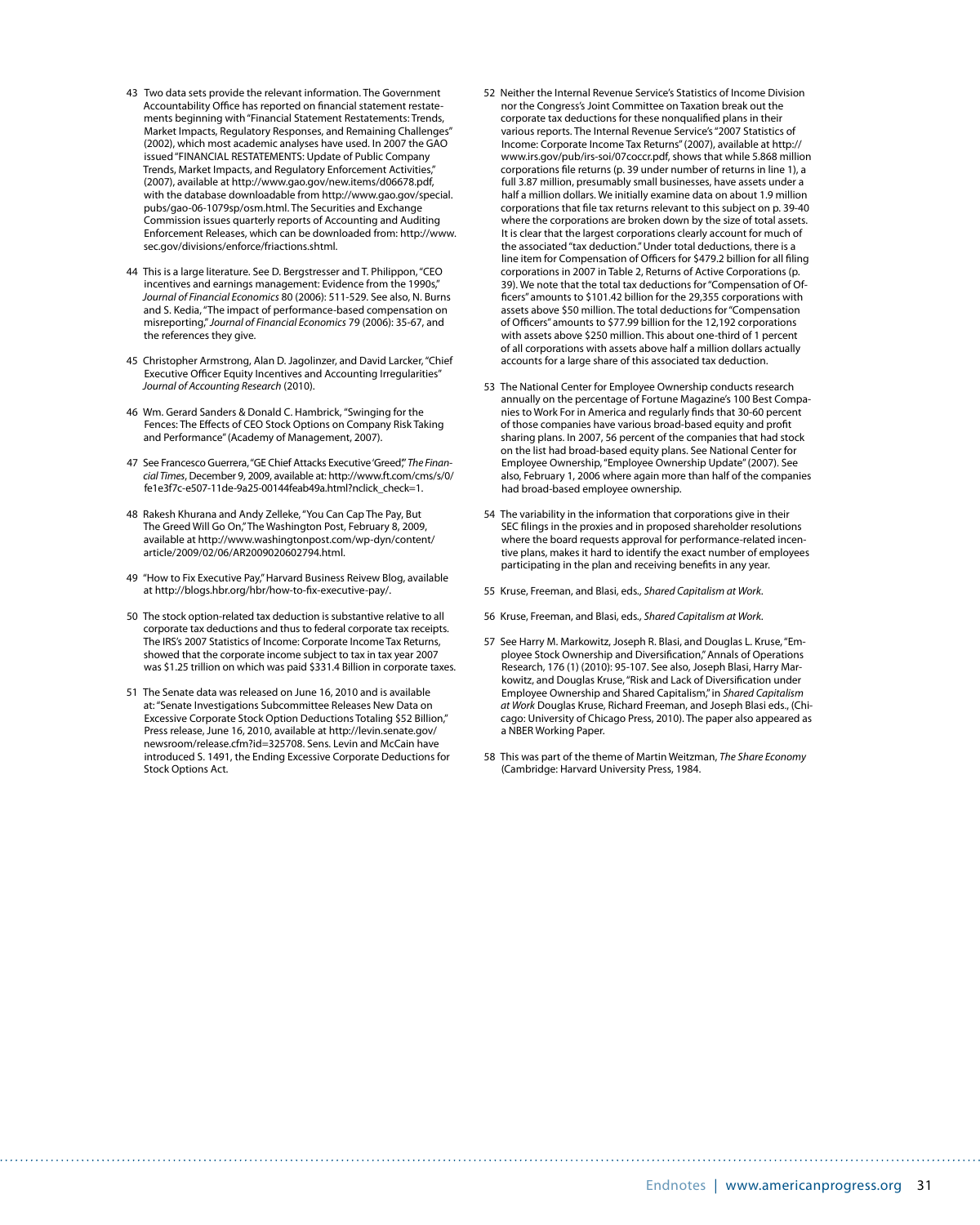#### <span id="page-37-0"></span>About the authors

**Richard Freeman** holds the Herbert Ascherman Chair in Economics at Harvard University and is a research associate at the National Bureau of Economic Research in Cambridge, Massachusetts .

**Joseph Blasi** is the J. Robert Beyster Professor in the School of Management and Labor Relations at Rutgers University, and a research associate at the National Bureau of Economic Research in Cambridge, Massachusetts.

**Douglas Kruse** is a professor in the School of Management and Labor Relations at Rutgers University, and a research associate at the National Bureau of Economic Research in Cambridge, Massachusetts.

#### Acknowledgements

We would like to thank experts from the Center for American Progress and a panel of reviewers for their helpful comments on earlier drafts of this proposal. We are appreciative to Ed Paisley of Center for American Progress for his editorial work on this publication.